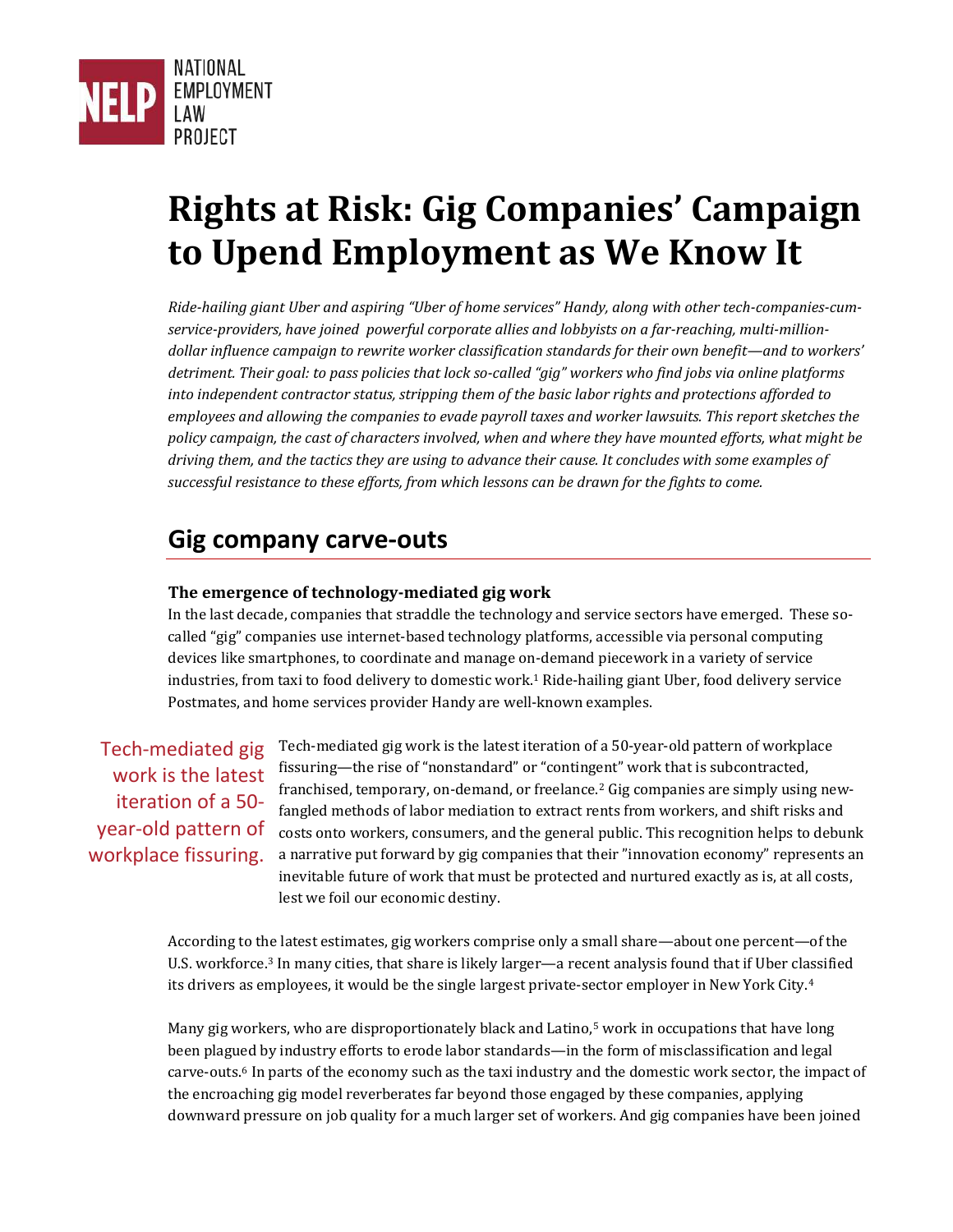by more traditional companies to push polices designed to scale up their model across the U.S. economy. Many of the service industries in which gig companies operate have been bastions of organized labor, especially in cities, where gig work is most prevalent.

#### **Gig companies' misclassification business model**

The business model used by many gig companies is based on a deception: to engage the people who actually carry out the core business, and over whose work significant control is exerted, as independent contractors instead of employees. These companies want it both ways: to act like employers but not to be held accountable as such. They impose take-it-or-leave-it non-employee contracts on their workers while setting fee rates, extracting penalties, and dictating when and how workers interact with customers. Due to their practices, they have come under fire for employee misclassification (see sidebar below for more on what employee misclassification entails).

#### **Employee misclassification**

Under the current U.S. labor regulatory regime, employee status confers to workers a host of labor rights and protections hard-won by the labor movement beginning in the 19th century. Independent contractor status does not confer those rights and protections; independent contractors are more vulnerable to economic insecurity and workplace mistreatment and physical harm.

| <b>Labor Right or Protection</b>                             | <b>Employee</b> | <b>Independent Contractor</b> |
|--------------------------------------------------------------|-----------------|-------------------------------|
| Right to organize and bargain collectively                   | Yes             | <b>No</b>                     |
| Minimum wage and overtime protections                        | Yes             | <b>No</b>                     |
| Access to unemployment insurance                             | Yes             | <b>No</b>                     |
| Access to workers' compensation                              | Yes             | <b>No</b>                     |
| <b>Employer contributions to Social Security, retirement</b> | Yes             | <b>No</b>                     |
| Anti-harassment, discrimination protections                  | Yes             | <b>No</b>                     |

Worker classification standards that differentiate employees from independent contractors vary somewhat across U.S. labor laws and regulations, but their core inquiry is usually concerned with whether a worker is truly operating an independent business, free of control by another party.

Since the early days of U.S. labor regulation, businesses have willfully misclassified employees as independent contractors to avoid complying with labor standards and tax laws. Companies have substantial economic incentive to misclassify and can pocket as much as 30 percent of payroll costs when they misclassify workers. Companies that break the law often weigh payroll savings, reaped from eliminating social insurance contributions and obligations to meet labor standards, against the risk of litigation and governmental fines and penalties—risks that have long been quite low due to legal barriers to workers filing claims and proving cases, meager penalty schemes, and under-developed and under-resourced enforcement systems.

Employee misclassification, itself, is a freestanding legal violation in some jurisdictions, and is often an antecedent to payroll fraud and a host of labor standards violations.

Recent years have seen an uptick in employee misclassification claims by workers and innovative efforts by government entities and worker advocates to crack down on the practice. Still, employee misclassification remains pervasive, especially in sectors such as transportation, building services, logistics, home care, and construction. In the last decade, companies that straddle those sectors and the technology sector have emerged. Gig companies like Uber and Handy use (and hide behind) digital technologies to dispatch workers and control their work, while imposing independent contractor agreements on their workers. Many gig companies make filing misclassification claims cost-prohibitive by slipping forced arbitration clauses with class-action waivers into employment contracts.

In addition to its extensive worker impacts, employee misclassification disadvantages responsible businesses that pay their share of payroll taxes and abide by labor standards, shifts liability onto consumers who become sole employers, and depletes social insurance systems.

> Handy Technologies is a case in point. Founded in 2012, the New York City–based company has rapidly expanded its reach into residential cleaning, repairs, and other home services. Though the company has enlisted tens of thousands of domestic workers, handymen, and others across the United States, Canada,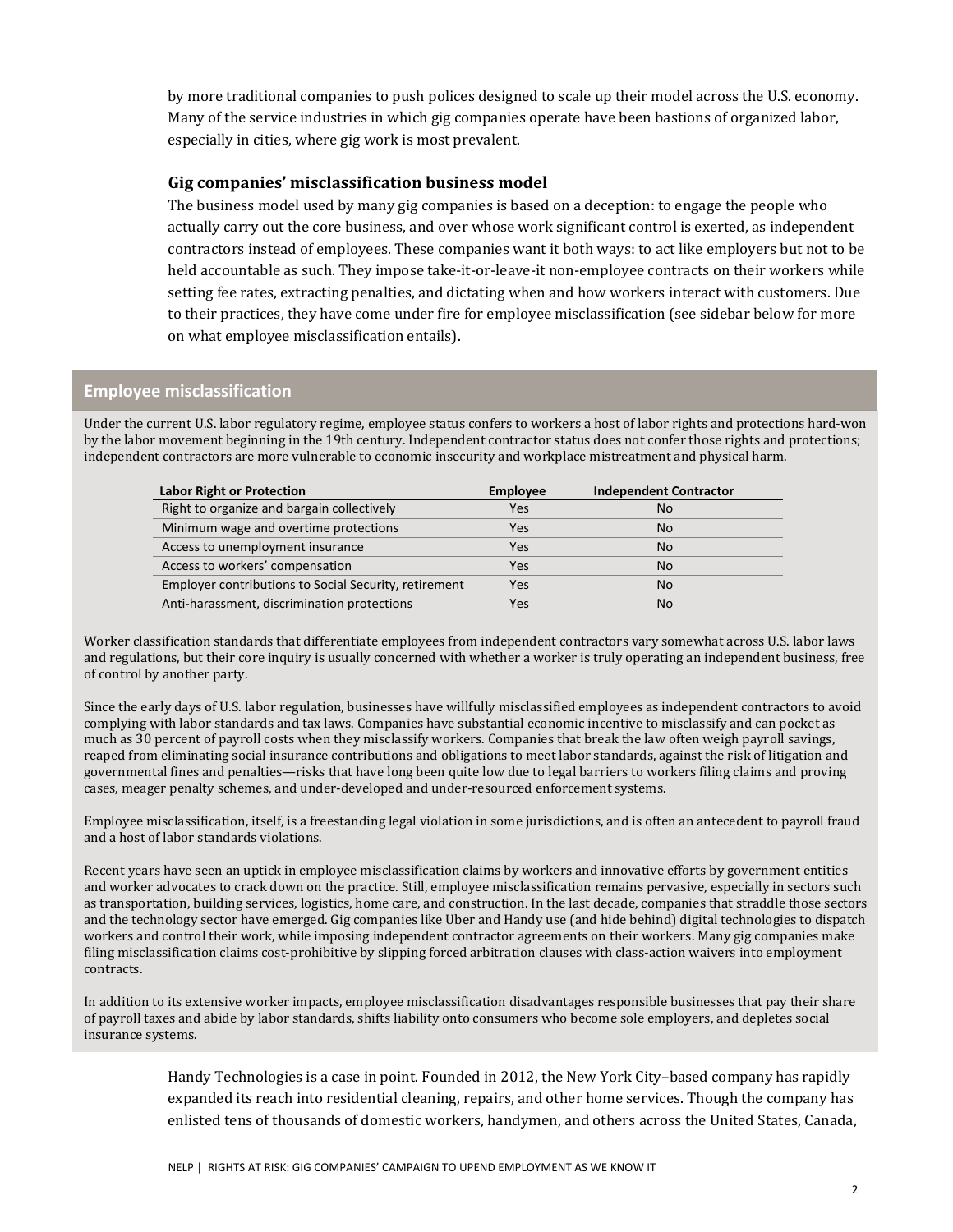and the United Kingdom to provide home services via its platform, it only calls a few hundred people its employees.[7](#page-18-0) Like the other gig companies, its business model is built on directly employing as few people as possible, engaging the people who actually carry out its core business—providing home-based services—as independent contractors.

Like many other gig economy players, Handy has faced resistance to its business model. The company exerts significant control over the work of those providing services through its platform, down to the fees they should charge, when and how they can interact with customers, and protocols for using the bathroom. At the same time, the company foists independent contractor agreements on its workers. Due to its practices, Handy workers have filed five class-action lawsuits against the company, alleging misclassification and charges such as underpayment of wages (off-the-clock, minimum wage, and overtime violations), unlawful deductions, and failure to offer rest and meal breaks.<sup>[8](#page-18-1)</sup> In 2017, the National Labor Relations Board issued a complaint against Handy alleging that, since at least June 4, 2015, the company "misclassified its cleaners as 'independent contractors,' while they were in fact statutory employees."[9](#page-18-2)

#### **Gig company carve-out policies**

Handy, Uber, and several other gig companies have mounted a multijurisdictional campaign to exempt themselves from labor standards and to codify misclassification.

Rather than change their practices to comply with basic labor standards and take responsibility for the work they control and the conditions they create, Handy, Uber, and several other gig companies have mounted a multijurisdictional policy campaign to rewrite the rules of worker classification to carve themselves out of labor standards and to codify misclassification. At the federal and state levels, they are pushing both legislative and administrative changes that designate all workers who find work via so-called "marketplace platforms" as independent contractors who are not covered by labor and employment protections.

Uber and Handy's chief political strategist, Bradley Tusk, summed up the strategy: "What is ultimately a better business decision? To try to change the law in a way that you think works for your platform, or to make sure your platform fits into the existing law?" [10](#page-18-3)

The recent gig company carve-out effort can be considered a second phase of carve-outs following a highly successful effort by transportation network companies (TNCs) like Uber and Lyft to exempt TNCs from state and local labor standards. [11](#page-18-4) The TNC effort was guided by Mr. Tusk, who has been dubbed "Silicon Valley's favorite fixer."[12](#page-18-5) Tusk, along with Uber and other TNCs, are back again to push for gig company carve-outs that exempt any "qualified marketplace platform" from a range of labor standards. At a hearing of the first state gig company carve-out bill in 2016 in Arizona, an Uber lobbyist said, "we just passed the same thing in Utah," referring to a TNC carve-out policy that passed a week earlier. Utah would not pass a gig company carve-out until 2018. [13](#page-18-6)

Gig company carve-out policies create a "test" for independent contractor status that simply restates the elements of the current business models of the gig companies.

Gig company carve-out policies create a "test" for independent contractor status that simply restates the elements of the current business models of the gig companies. Indeed, the "test" is rigged so that gig companies will always earn a passing grade and an exemption from labor standards governing the employer-employee relationship. None of the elements of these tests addresses the crucial issue of how gig companies are setting terms of work for those who carry out their core business. Excluded from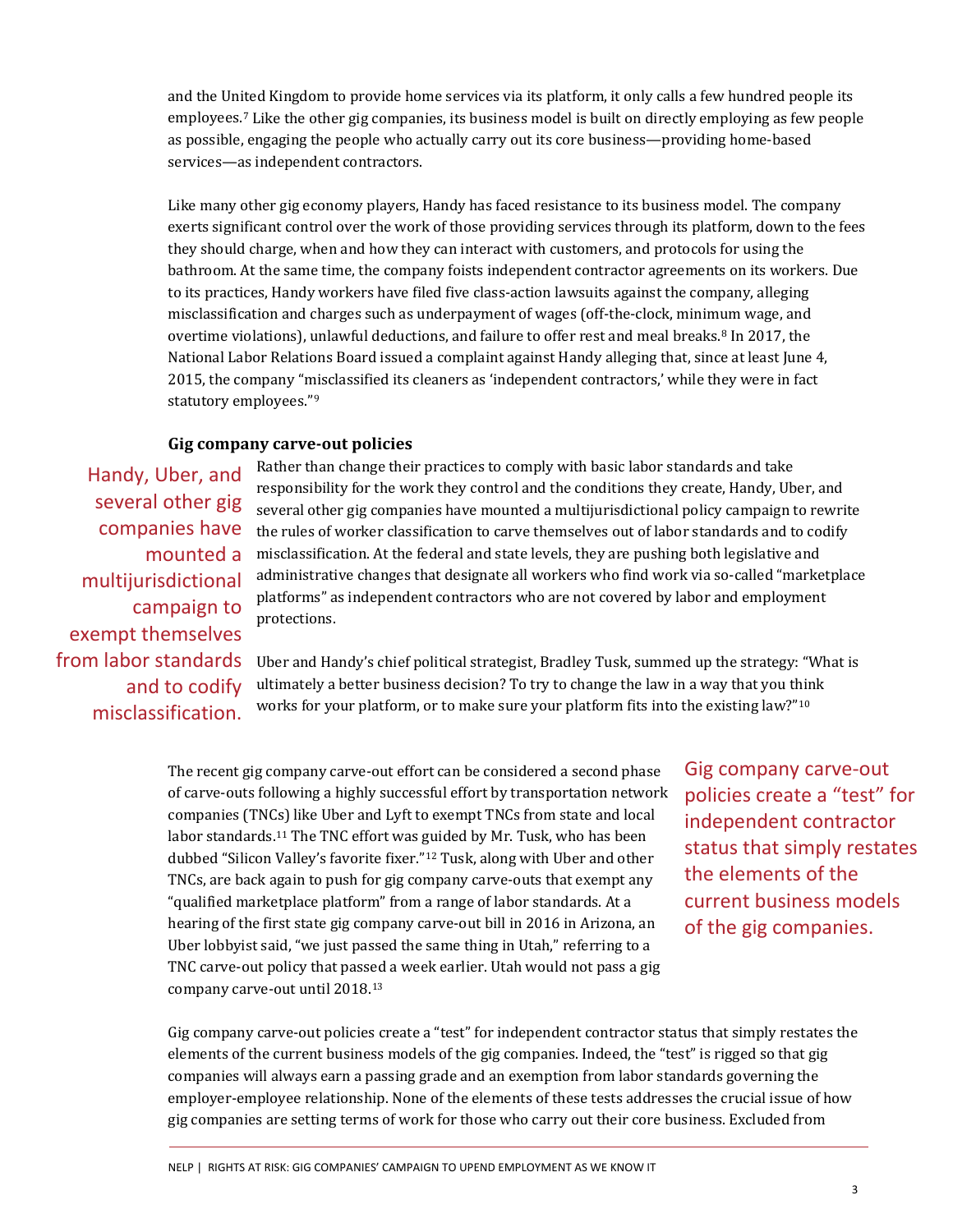examination are the main characteristics of a true independent contractor relationship: that a worker is free from the control of the company, provides a service outside the normal scope of the company's work, and operates a separate business.[14](#page-18-7)

| Three phases of carve-out policies |                                                                                                                                                                                                                                                                                                                                                                                                                    |                                                                                                                                                                                                                                                                                                                                                                                                                       |                                                                                                                                                                                                                                                                                                                                                                                             |  |  |  |  |
|------------------------------------|--------------------------------------------------------------------------------------------------------------------------------------------------------------------------------------------------------------------------------------------------------------------------------------------------------------------------------------------------------------------------------------------------------------------|-----------------------------------------------------------------------------------------------------------------------------------------------------------------------------------------------------------------------------------------------------------------------------------------------------------------------------------------------------------------------------------------------------------------------|---------------------------------------------------------------------------------------------------------------------------------------------------------------------------------------------------------------------------------------------------------------------------------------------------------------------------------------------------------------------------------------------|--|--|--|--|
|                                    | Phase I:<br><b>TNC</b><br>carve-out policies                                                                                                                                                                                                                                                                                                                                                                       | Phase II:<br>"marketplace contractor"<br>carve-out polices                                                                                                                                                                                                                                                                                                                                                            | Phase III:<br>"uniform worker classification"<br>policies                                                                                                                                                                                                                                                                                                                                   |  |  |  |  |
| Timeframe                          | 2014 to 2017                                                                                                                                                                                                                                                                                                                                                                                                       | 2016 to present                                                                                                                                                                                                                                                                                                                                                                                                       | 2019 to present                                                                                                                                                                                                                                                                                                                                                                             |  |  |  |  |
| Scope                              | Applies to "transportation network<br>driver" providing service via<br>"transportation network company"                                                                                                                                                                                                                                                                                                            | Applies to "qualified marketplace<br>contractor" providing service via<br>"qualified marketplace platform"                                                                                                                                                                                                                                                                                                            | Applies to any "person" who signs<br>contract described below<br>("gig" economy may be mentioned in<br>rationale for policy, but no specific<br>provision that worker must work for gig<br>company)                                                                                                                                                                                         |  |  |  |  |
| Carve-out                          | Statement that a "transportation<br>network driver" is an independent<br>contractor for the purposes of all or<br>select state labor and employment<br>standards.                                                                                                                                                                                                                                                  | Statement that a "qualified marketplace<br>contractor" is an independent contractor<br>for the purposes of all or select state<br>labor and employment standards.                                                                                                                                                                                                                                                     | Statement that a "person" is an<br>independent contractor for the purposes<br>of all or select state labor and<br>employment standards.                                                                                                                                                                                                                                                     |  |  |  |  |
| Written contract<br>requirements   | Provision requiring a written contract<br>stating that the "transportation network<br>driver" is providing services as an<br>independent contractor, and laying out a<br>worker classification test that does not<br>adequately address whether a worker is<br>free from the control of the company,<br>provides a service outside the normal<br>scope of the company's work, and<br>operates a separate business. | Provision requiring a written contract<br>stating that the "qualified marketplace<br>contractor" is providing services as an<br>independent contractor, and laying out a<br>worker classification test that does not<br>adequately address whether a worker is<br>free from the control of the company,<br>provides a service outside the normal<br>scope of the company's work, and<br>operates a separate business. | Provision requiring a written contract<br>stating that the "person" is providing<br>services as an independent contractor,<br>and laying out a worker classification test<br>that does not adequately address<br>whether a worker is free from the<br>control of the company, provides a<br>service outside the normal scope of the<br>company's work, and operates a<br>separate business. |  |  |  |  |
| Worker impact                      | Strips Uber and other TNC drivers of<br>labor rights and protections; places<br>downward pressure on labor standards<br>in taxi/car service industry                                                                                                                                                                                                                                                               | Strips Uber, Handy, Postmates, and<br>workers using all labor platforms of labor<br>rights and protections; places downward<br>pressure on labor standards in multiple<br>service sectors; Incentivizes businesses<br>to incorporate online labor platform<br>technology in order to classify workers as<br>independent contractors                                                                                   | Strips any worker, including Uber, Handy,<br>Postmates, and workers using other<br>labor platforms, of labor rights and<br>protections; places downward pressure<br>on labor standards in multiple service<br>sectors; Allows businesses to classify<br>workers as independent contractors if<br>they meet simple set of criteria                                                           |  |  |  |  |

In some states, including California, Alabama, and New York, gig companies have sought to sweeten their legislative offer and deflect attention from the labor standards carve-outs by including or informally offering lawmakers (usually Democrats) a small "portable benefits" contribution for gig workers.[15](#page-18-8) Thus, for a short-term lobbying expense, and a contribution of around 2 percent of their workers' incomes, the companies save up to 15 times that amount in the payroll costs they would have borne as employers.[16](#page-18-9) These programs offer workers meager benefits, and they undermine existing social insurance systems.

In Texas, an administrative rule change carving gig companies out of state unemployment insurance regulations was proposed by a majority (two of three commissioners) of the Texas Workforce Commission (TWC) in December 2018 and is pending approval.[17](#page-18-10) According to documents obtained by the Texas-based Workers Defense Project via a public records request, Handy and Tusk Strategies, both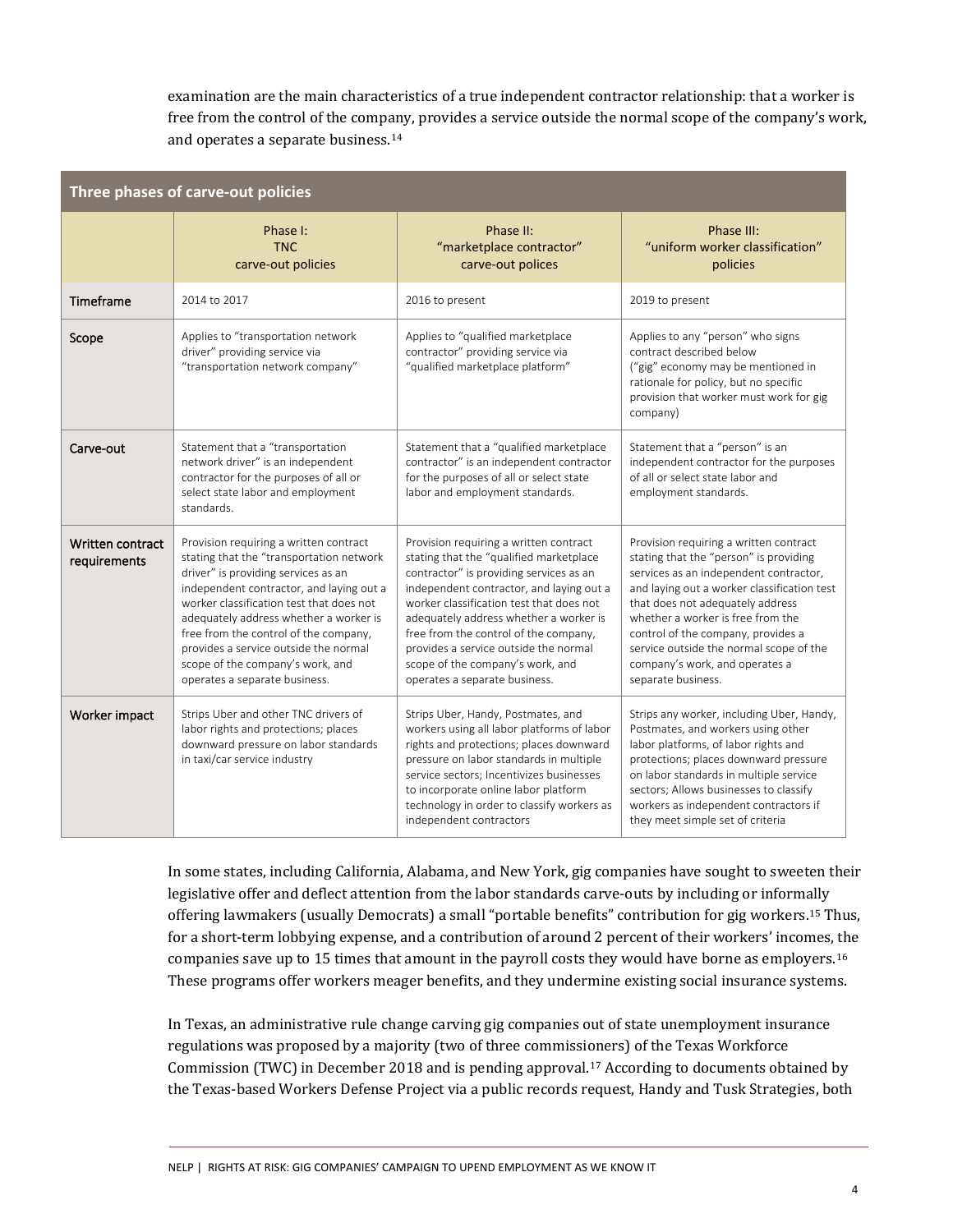unregistered as lobbyists in Texas at the time, had been in communication with the TWC regarding the carve-out beginning December 2017, supplying model language for the policy.[18](#page-18-11)

| State gig company carve-out policies  |                                         |                                                      |                                                                                                                            |                                       |  |  |  |  |
|---------------------------------------|-----------------------------------------|------------------------------------------------------|----------------------------------------------------------------------------------------------------------------------------|---------------------------------------|--|--|--|--|
| <b>Policy</b>                         | <b>Status</b>                           | Local/state labor<br>rights/protections*<br>stripped | <b>Notes</b>                                                                                                               | TNC** labor<br>standards<br>carve-out |  |  |  |  |
| HB 2652 (2016)                        | Bill passed; law effective<br>8/6/16    | WH, H&S, PS, HR, UI,<br><b>WC</b>                    | Retroactive – applies prior to passage of law;<br>does not apply to delivery sector                                        |                                       |  |  |  |  |
| AB 2765 (2018)                        | Bill withdrawn 11/30/18                 | WH, OT, H&S, PS,<br>PFL, UI, WC                      | Legislation would have created voluntary<br>portable benefits contribution                                                 |                                       |  |  |  |  |
| SB 18-171 (2018)                      | Bill passed Senate,<br>stalled in House | UI, WC                                               | Legislation targeted at state UI and WC<br>regulations                                                                     |                                       |  |  |  |  |
| SB 363 (2018)                         | Bill stalled in Senate                  | H&S, HR, UI, WC                                      | Legislation created voluntary portable benefits<br>contribution                                                            | SB 262 (2016)                         |  |  |  |  |
| HB 7087 (2018)                        | Bill passed; law effective<br>7/1/18    | WH, H&S, HR, UI, WC                                  | Carve-out provision in state budget bill, targets<br>"household services" platform workers,<br>exempts construction sector | HB 221 (2017)                         |  |  |  |  |
| HB 789 (2018)                         | Bill passed House,<br>stalled in Senate | H&S, HR, UI, WC                                      | Applied to state and local laws;                                                                                           |                                       |  |  |  |  |
| HB 1286 (2018)                        | Bill passed; law effective<br>7/1/2018  | WH, H&S, HR, UI, WC                                  | Does not apply to union hiring halls,<br>construction sectors                                                              | HB 1278 (2015)                        |  |  |  |  |
| SF 2257 (2018)                        | Bill passed; law effective<br>7/1/2018  | WH, H&S, HR, UI, WC                                  | Retroactive – applies prior to passage of law;<br>does not apply to delivery sector                                        | HF 2414 (2016)                        |  |  |  |  |
| HB 220 (2018)                         | Bill passed; law effective<br>7/14/2018 | WH, H&S, HR, UI, WC                                  | Retroactive – applies prior to passage of law;<br>does not apply to delivery sector                                        |                                       |  |  |  |  |
| SB 735 (2018)                         | Bill passed House,<br>stalled in Senate | WH, HR, H&S, WC                                      | Inserted into an occupational licensing bill                                                                               | SB 541 (2015)                         |  |  |  |  |
| HB 1978 (2018)                        | Bill passed; law effective<br>7/1/2018  | HR, H&S, UI, WC                                      |                                                                                                                            | HB 992/SB 907<br>(2015)               |  |  |  |  |
| HB 364 (2018)                         | Bill passed; law effective<br>5/8/2018  | HR, H&S, UI, WC                                      | Applies only to "building service contractors"                                                                             | SB 201 (2016)                         |  |  |  |  |
| Amendment to TX<br>Admin. Code (2018) | Rule pending                            | U                                                    | Proposed administrative rule change. In TX, WC<br>voluntary, no state WH, PS/PFL laws.                                     | HB 100 (2017)                         |  |  |  |  |
| SB 313 (2019)                         | <b>Bill pending</b>                     | WH, H&S, UI, WC                                      | Similar to ALEC model bill                                                                                                 |                                       |  |  |  |  |
| HB 2786 (2019)                        | <b>Bill pending</b>                     | WH, H&S, HR, UI, WC                                  | Based on ALEC model bill                                                                                                   | HB 4228 (2016)                        |  |  |  |  |
|                                       |                                         |                                                      |                                                                                                                            |                                       |  |  |  |  |

\*WH = wage and hour, such as minimum wage and overtime; H&S = health and safety; PS = paid sick time; PFL = paid family leave; HR = human rights/anti-discrimination; UI = unemployment insurance; WC = workers' compensation

\*\*TNC = transportation network company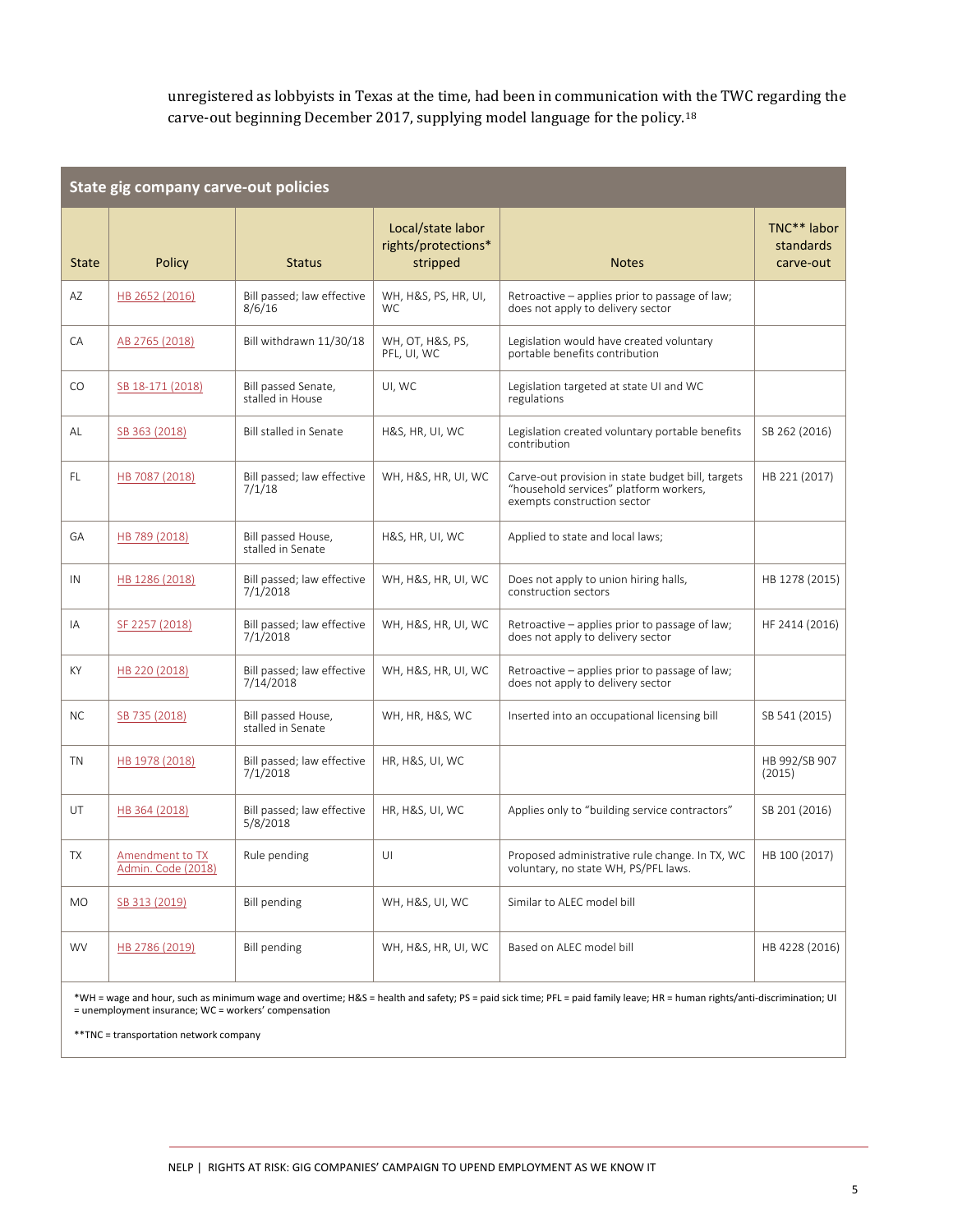The federal New Economy Works to Guarantee Independence and Growth (NEW GIG) Act of 2017 (S. 1549/H/R. 4165) is a revision of the Internal Revenue Code that would provide safe harbor to gig companies and other businesses to classify workers as independent contractors if they pass three tests, focusing on the following:

(1) the relationship between the parties (i.e., the provider incurs expenses; does not work exclusively for a single recipient; performs the service for a particular amount of time, to achieve a specific result, or to complete a specific task; or is a sales person compensated primarily on a commission basis); (2) the place of business or ownership of the equipment (i.e., the provider has a principal place of business, does not work exclusively at the recipient's place of business, and provides tools or supplies); and, (3) the services are performed under a written contract that meets certain requirements (i.e., specifies that the provider is not an employee, the recipient will satisfy withholding and reporting requirements, and that the provider is responsible for taxes on the compensation).<sup>[19](#page-18-12)</sup>

The federal bill also includes an income tax withholding provision meant to offset revenue losses that result when employees are reclassified as independent contractors.[20](#page-18-13)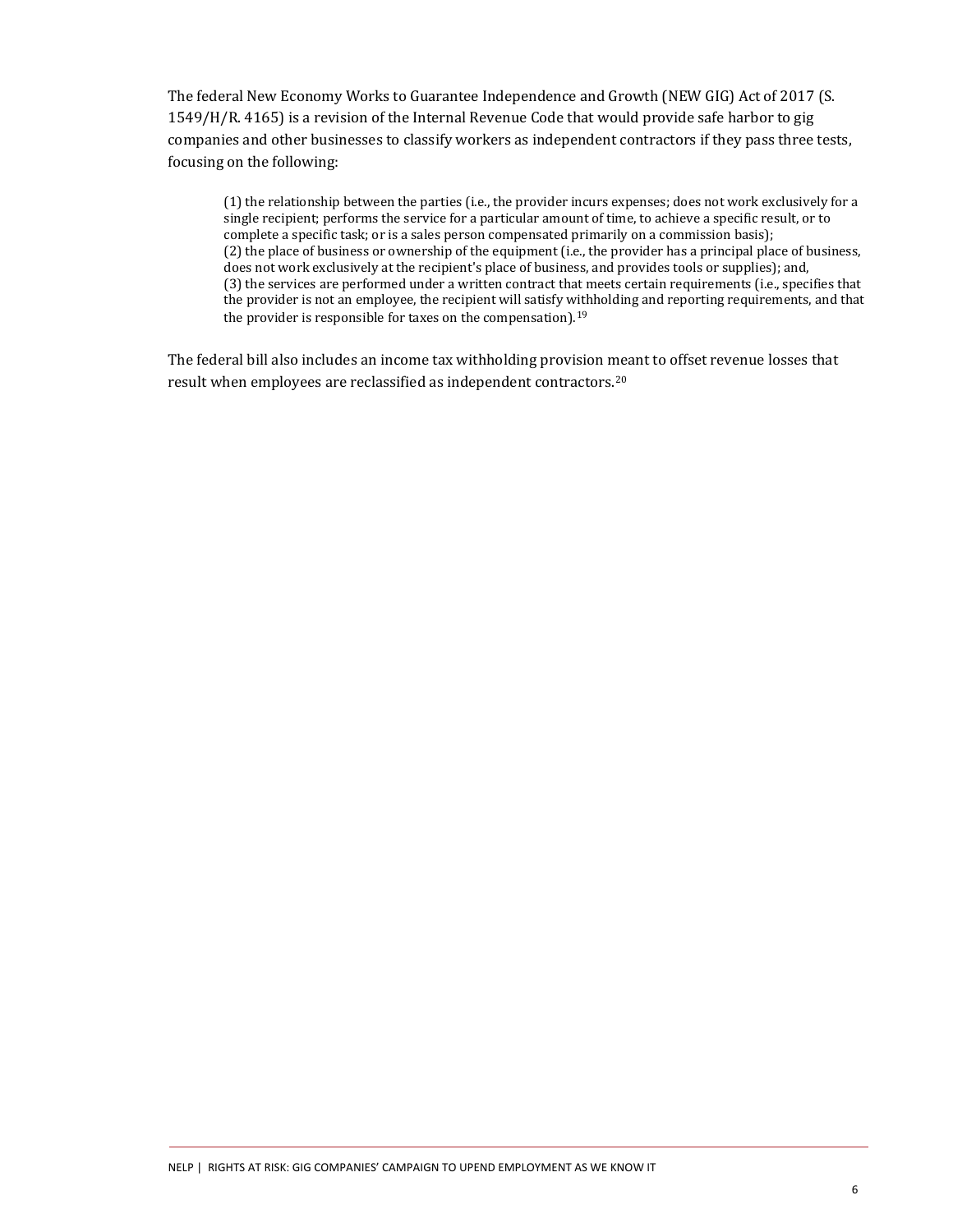## **Key players**

Backed by big finance, Handy, Uber, and Tusk Strategies and a Goliath team of corporations, public affairs strategists, lobbyists, media outlets, policy organizations, and policymakers are pushing for gig company carve-outs at the federal and state levels.

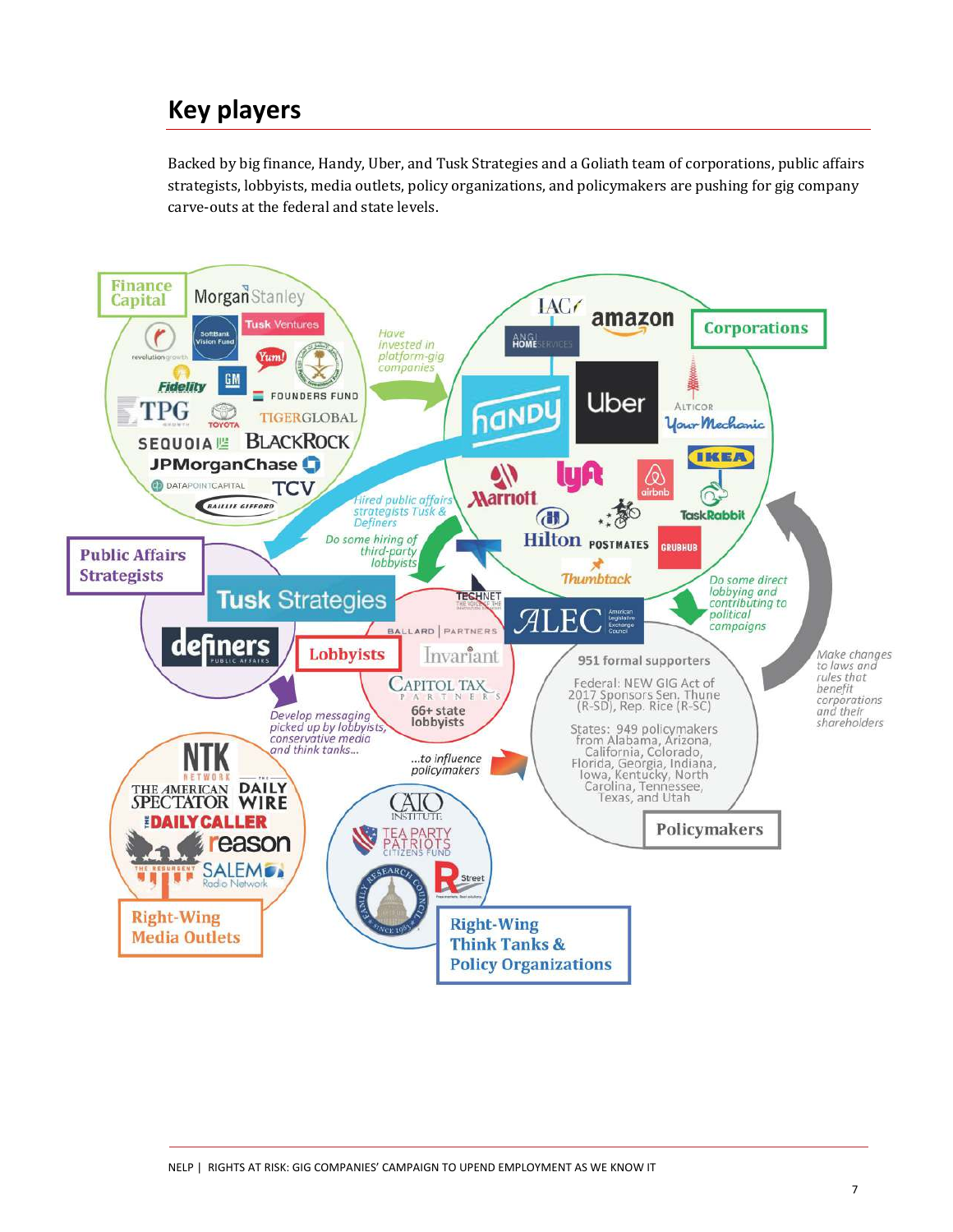- **Finance Capital**: Before Handy was acquired by ANGI/IAC in late 2018, **Revolution Ventures, Tusk Ventures,**  and 10 other firms invested \$110.7 million in the company**.** [21](#page-18-14) **Saudi Arabia's Public Investment Fund**, **Softbank Vision Fund**, **Morgan Stanley**, **Toyota, and Tusk Ventures[22](#page-18-15)** are among Uber's 97 investors, which have poured more than \$24.2 billion into the company. [23](#page-18-16) Google parent Alphabet's **CapitalG** and **General Motors** are among Lyft's 65 backers, investing a total of \$4.9 billion.[24](#page-18-17) **Blackrock**, **Tiger Global Management**, and **Founders Fund**, are among the 31 entities that have invested \$678 million in Postmates.[25](#page-18-18) YourMechanic's top investor is **Data Point Capital**; 30 investors have contributed \$38.2 million to the company. [26](#page-18-19) Thumbtack has received \$273.2 million from 21 investors, including **Baillie Gifford**.<sup>[27](#page-18-20)</sup> Airbnb's \$4.4 billion has come from 52 investors, including **JPMorganChase**, **TCV**, and **CapitalG**. [28](#page-18-21) Grubhub's top post-IPO investment of \$200 million is from **Yum Brands**. [29](#page-18-22)
- **Corporations**: Gig companies including **Handy**, **Uber**, **Lyft**, **GrubHub**, **Postmates**, **Thumbtack**, **YourMechanic**, and **IKEA**-owned **TaskRabbit** were involved in drafting state-level gig carve-out legislation.[30](#page-19-0) Either directly or via third-party lobbyists, **Handy**, **Uber**, **Lyft**, **TaskRabbit**, peer-to-peer platform **Airbnb**, **Alticor** (owner of gig economy pioneer Amway, the world's largest direct-selling company[31](#page-19-1)), hotel chains **Marriott** and **Hilton**, and tech lobby group **TechNet** (whose membership includes Facebook, Google, Microsoft, Apple, Verizon, and AT&T)[32](#page-19-2) have lobbied in support of gig company carve-outs at the federal level.[33](#page-19-3) Tech behemoth **Amazon** has also thrown its considerable weight behind the carve-outs. [34](#page-19-4) In October 2018, Handy was purchased by online home services giant **ANGI Homeservices** (owner of Angie's List and HomeAdvisor), a subsidiary of media and internet conglomerate **IAC**. [35](#page-19-5)
- **Public Affairs Strategists**: Public affairs firm **Tusk Strategies** worked with Uber and Handy to devise gig company carve-out policies. Tusk Strategies enlisted **Definers Public Affairs** to support the gig company carveout push at the federal level.[36](#page-19-6)
- **Lobbyists**: To push for gig company carve-outs at the federal level, Handy and Uber hired Washington, D.C.'s largest lobbying firm specializing in tax issues, **Capitol Tax Partners**. [37](#page-19-7) Uber also hired lobbying firm **Invariant LLC**, as did TaskRabbit and Marriott.[38](#page-19-8) **Ballard Partners**, a firm led by Trump lobbyist Brian Ballard, successfully lobbied for a gig company carve-out in Florida.<sup>[39](#page-19-9)</sup> Handy and Uber have hired more than 66 lobbyists in 11 states to push gig company carve-outs.[40](#page-19-10) The **American Legislative Exchange Council** (ALEC), a right-wing "bill mill,"[41](#page-19-11) and the most powerful business lobby group in the United States, is circulating a model gig company carve-out policy.[42](#page-19-12) ALEC's membership includes corporations, policymakers, and lobbyists.
- **Right-Wing Media Outlets**: Conservative media outlets including **The American Spectator**, [43](#page-19-13) **The Daily Wire**, [44](#page-19-14) **The Daily Caller**, [45](#page-19-15) **The Resurgent**, [46](#page-19-16) and **Salem Radio Network** (on the Hugh Hewitt Show[47](#page-19-17)), **Reason**, [48](#page-19-18) and Definers Public Affairs'[49](#page-19-19) **NTK News Network**[50](#page-19-20) have run pieces supportive of gig company carve-outs.
- **Right-Wing Think Tanks & Policy Organizations**: Leaders from conservative think tanks and policy organizations, including the **Cato Institute**, the **R Street Institute**, the **Tea Party Patriots Citizens Fund**, and the **Family Research Council**, publicly endorsed marketplace contractor reforms at the federal level in 2017.[51](#page-19-21)
- **Policymakers**: Around the country, at least 951 individual policymakers have recorded formal support—in the form of federal or state legislative sponsorship, state legislative yes-votes, gubernatorial signatures, or state rulemaking body yes-votes—for gig company carve-outs.[52](#page-19-22)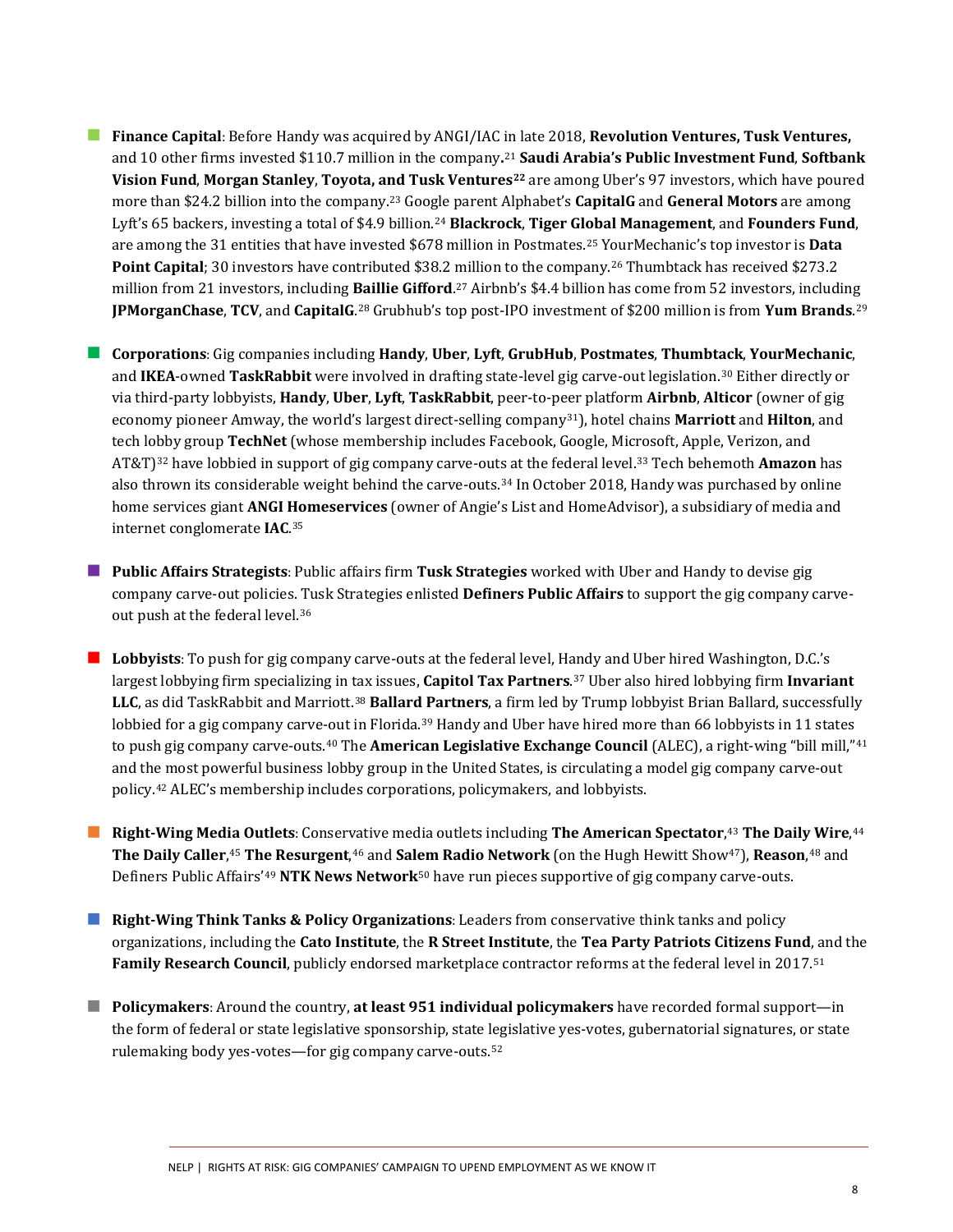### **Multiple fronts**

#### **The legislative carve-out effort began at the state level, in Arizona, in 2016**

In 2016, Tusk, Uber, and Handy began their legislative march in the state of Arizona, attracted by a favorable political environment and a sizeable market:

We started in Arizona: a state with relatively little union political influence, a tech-friendly governor and legislature, and a market just big enough to matter (Phoenix)…Most campaigns are difficult. This one wasn't. The inside game worked, our lobbyist got the amendment through.[53](#page-19-23)

At an Arizona Senate committee hearing in March 2016, Uber's lobbyist emphatically stated that the bill was penned collaboratively by a coalition of gig companies ready to move it in many more states.

> Let me be clear: there's a coalition of companies—on-demand companies—that have worked on this legislation…companies like Grubhub, Handy, Lyft, Postmates, Thumbtack, YourMechanic, TaskRabbit—all involved with drafting this legislation and putting it forward in over ten states.[54](#page-19-24)

In 2016, Tusk, Uber, and Handy began their legislative march in the state of Arizona, attracted by a favorable political environment and a sizeable market.

However, the political environment in other states was more challenging. In New York, for example, attempts to move legislation were halted by opponents. [55](#page-19-25) With gig companies' largest markets—New York, Los Angeles, Chicago—located in states controlled by Democrats, where Tusk anticipated an "uphill fight at best," the coalition decided that they needed to pursue a federal strategy. "Our whole thesis was that you can move issues in cities and states where you'd just get stuck forever in the morass of Washington, D.C.," said Tusk. "But what if the politics make state government an impossible route?"

#### **The legislative carve-out effort continued at the federal level in 2017**

In 2017, with Republicans in control of Congress and the White House, the focus shifted to the federal level. Tusk Strategies Managing Director and Handy point-person Marla Kanemitsu got to work studying federal tax law on worker classification.[56](#page-19-26) Below, Tusk recounts the genesis of what would eventually become the federal New Economy Works to Guarantee Independence and Growth (NEW GIG) Act of 2017, and a plan to hide the reform in the 2017 federal tax bill.<sup>[57](#page-19-27)</sup>

In 2017, with Republicans in control of Congress and the White House, the focus shifted to the **federal level**.

Marla Kanemitsu studied the federal tax laws around worker classification. "In theory, we could amend them so that the people who work on sharing-economy platforms are clearly considered independent contractors."

"This is a law that's been around since FDR. You want to run a campaign to change it? In Washington, D.C.? In this political climate?"

"Well, aren't the Republicans talking about tax reform?"

"They always talk about tax reform. That's what Republicans do."

"But we've got a Republican majority in the House. And the Senate. And a Republican in the White House." "I'm not sure he's really that type of Republican."

"His whole shtick is being rich. If Congress wants to cut taxes, he's not going to say no." She had a point. "So write an amendment to the tax code, try to stick it into the broader tax bill, and see what happens?" She nodded. "It's worth a shot."[58](#page-20-0)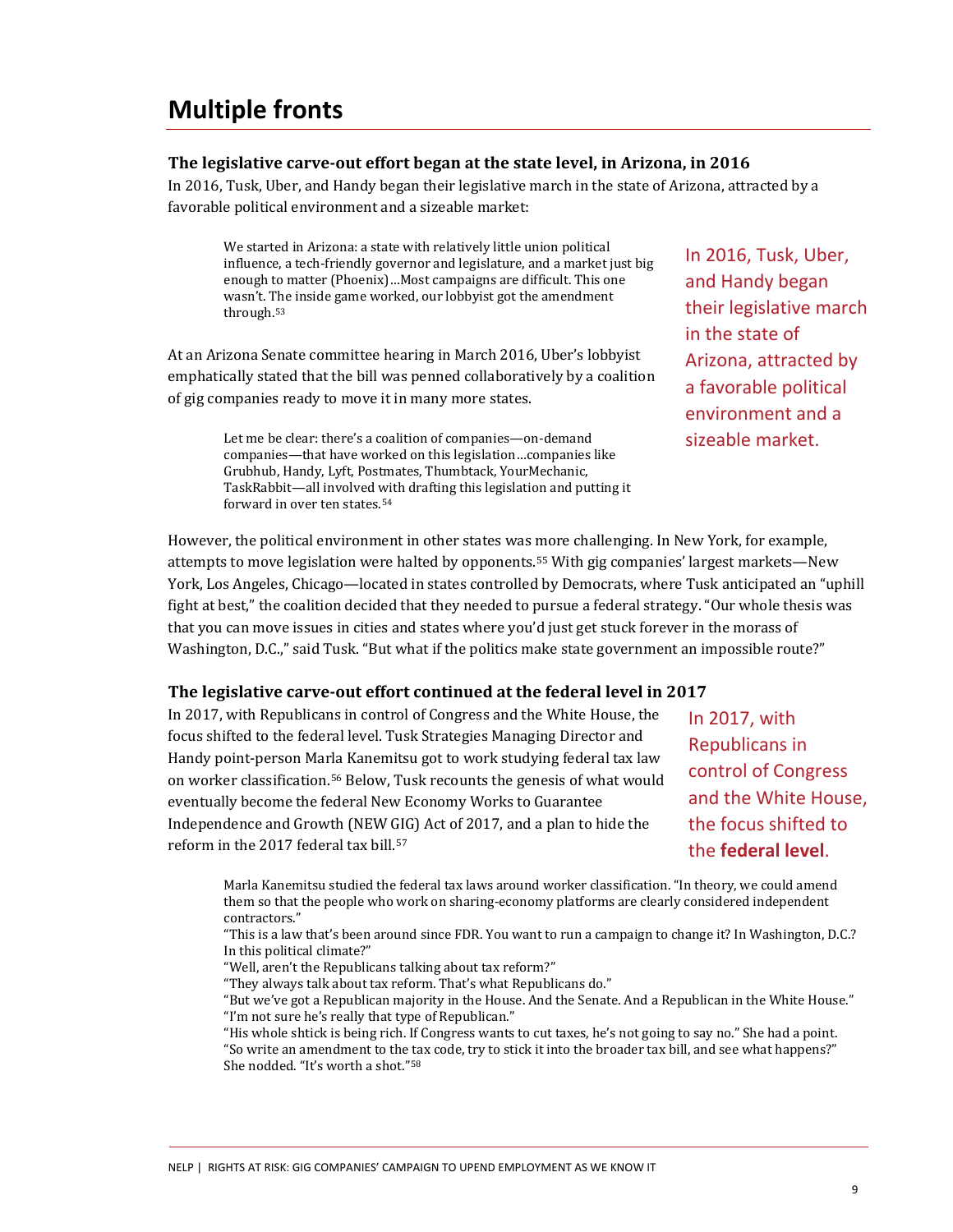The Senate and House versions of the NEW GIG Act, which is a revision of the Internal Revenue Code that would provide safe harbor to gig companies and other businesses to classify workers as independent contractors, were formally introduced in mid-2017.[59](#page-20-1) Their provisions were slipped into the Senate version of the tax bill in December 2017 but were removed at the 11<sup>th</sup> hour for violating the Byrd Rule, which prohibits the adoption of legislative amendments with a budgetary impact during the reconciliation process.[60](#page-20-2)

Federal lobbying records show that, throughout 2018, Handy, Uber, IKEA's TaskRabbit, Lyft, Airbnb, Alticor, Marriott, and the TechNet coalition continued to lobby Congress on the NEW GIG Act.<sup>[61](#page-20-3)</sup>

#### **Legislative and administrative carve-out efforts in the states in 2018 and 2019**

After the federal defeat, state legislative campaigns were back on the agenda in 2018. Since 2017 saw one public relations disaster after another for Uber, $62$  the gig giant became a silent partner, with Handy assuming the role of public face of the campaign. Eleven state bills were introduced in 2018. Bills passed in Florida, Indiana, Iowa, Kentucky, Tennessee, and Utah; bills stalled in Colorado, Georgia, and North Carolina; and a California bill was withdrawn by its sponsor.<sup>[63](#page-20-5)</sup> By the middle of 2018, seven states had gig company carve-outs on the books.

At the end of 2018, the Texas Workforce Commission proposed an administrative rule change that would carve gig companies out of the state's unemployment insurance regulations. [64](#page-20-6) Records indicate that a lobbyist had been working the commissioners for several years on gig economy worker classification issues, and had convinced the commissioner representing business to draft the administrative rule.<sup>[65](#page-20-7)</sup> A four-week comment period ended in January, and a decision is forthcoming.[66](#page-20-8)

Missouri and West Virginia introduced the first gig company carve-out policies of 2019 in late January.<sup>[67](#page-20-9)</sup> The bills use ALEC's model language. [68](#page-20-10)



### State gig company carve-out policies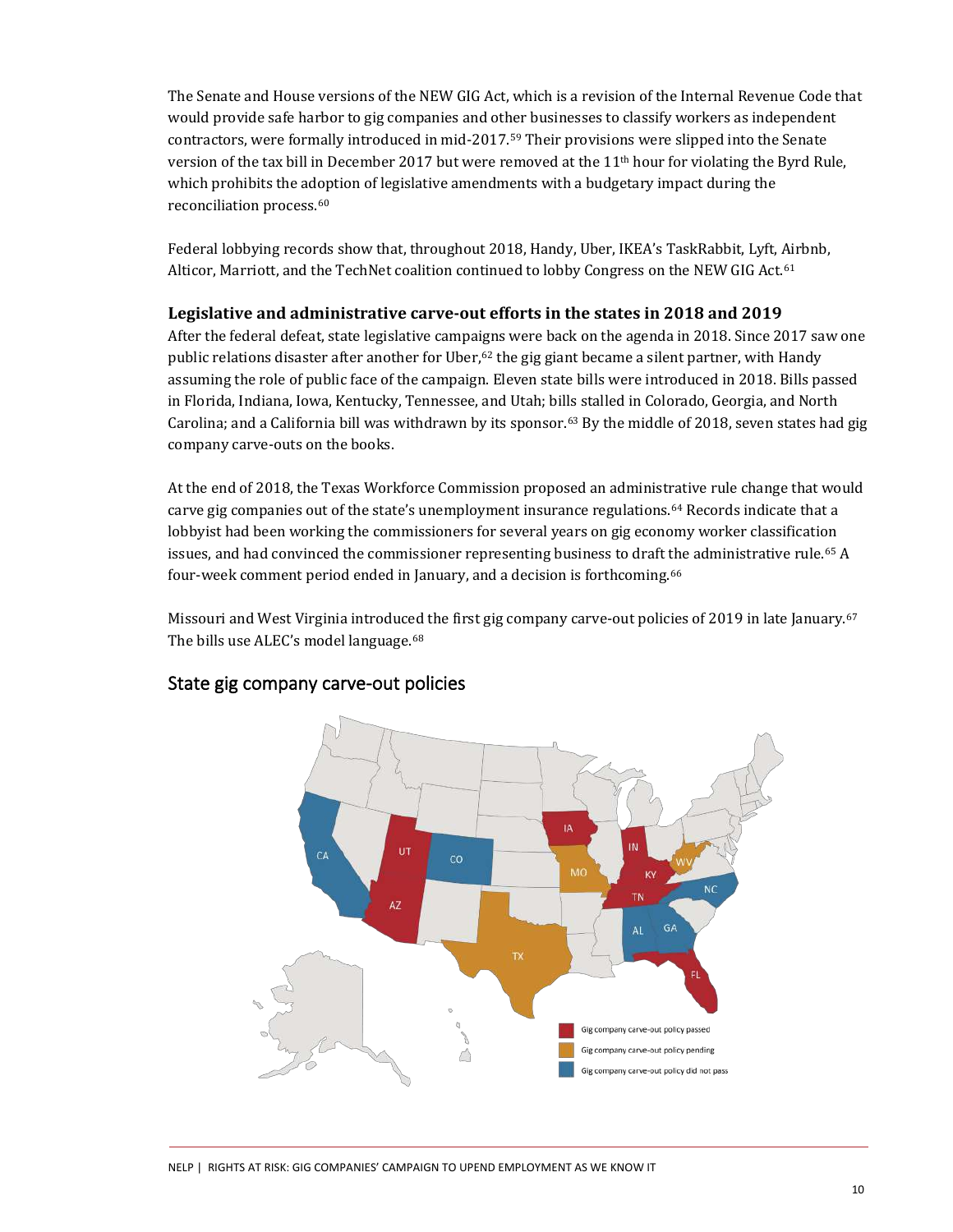### **Endgame**

#### **Enshrining tax breaks and forestalling legal challenges to the gig business model**

Carve-out policies seek in part to ensure that gig companies bear no responsibility for employer payroll taxes, which can amount to 30 percent of payroll.<sup>[69](#page-20-11)</sup> On top of those base savings, gig companies may no longer be required to adhere to state wage- and-hour, anti-discrimination and harassment, and health and safety laws; they can further drive down costs by practicing wage theft, pay discrimination, and sacrificing worker safety—all with impunity, since workers will have no grounds for filing claims against those practices.

Gig company carve-out laws in Arizona (2016), <sup>[70](#page-20-12)</sup> Kentucky (2018), <sup>[71](#page-20-13)</sup> and Iowa (2018)<sup>[72](#page-20-14)</sup> are retroactive, so they shut down any pending challenges to the gig business model.

In 2016, Handy CEO Oisin Hanrahan admitted that the gig company carve-outs his company is pushing "would definitely help with some of the litigation that's in play."[73](#page-20-15) Workers in California, Massachusetts, and Georgia claim in five class-action lawsuits that Handy misclassifies them, underpays wages (e.g., offthe-clock, minimum wage, and overtime violations), unlawfully deducts from pay, and fails to offer rest and meal breaks.[74](#page-20-16)

#### **Limiting worker-led organizing and policy efforts to improve gig jobs**

Passage of the gig company carve-outs threatens to shut down worker-led innovation in cities and states to address problems created by insecure gig work. Wholesale exemptions in the state laws discourage pro-worker local innovations, such as the Seattle Domestic Worker Bill of Rights, noted below. And the carve-outs would directly undermine attempts to clearly cover on-demand workers as "employees" under a more expansive employee standard offered by the "ABC test" (see final section for more on this test).

#### **Reshaping the future of work and labor regulation**

entail on-demand, dispatched work comprise at least **one in ten jobs** in the United States in 2017.

The reach of gig company carve-outs could have broad implications for the future of Occupations that work and worker protection in the United States. Gig company carve-outs could incentivize a broad range of companies to tweak their business models to use the internet to dispatch workers so that massive swaths of the workforce—entire occupations—could be classified as independent contractors when they are not running a separate independent business.

> Occupations that entail on-demand, dispatched work comprised at least one in ten jobs in the United States in 2017. One in five jobs projected to be added to the U.S. market between 2016 and 2026 is in an occupation already commonly dispatched via an online platform.[75](#page-21-0)

The world's largest corporation, e-commerce and cloud-computing giant Amazon,<sup>[76](#page-21-1)</sup> is quietly supporting the carve-outs.<sup>[77](#page-21-2)</sup> Much of its e-commerce delivery operations are powered by on-demand drivers the company classifies as independent contractors. Amazon Flex and Amazon Prime Now workers have filed misclassification lawsuits against the company in recent years. [78](#page-21-3) In 2018, Amazon relaunched "Amazon Home Services" using an employee model for its delivery drivers—the company proudly declares, "All our technicians are

The world's largest corporation,**Amazon**, is quietly supporting gig economy carve-outs.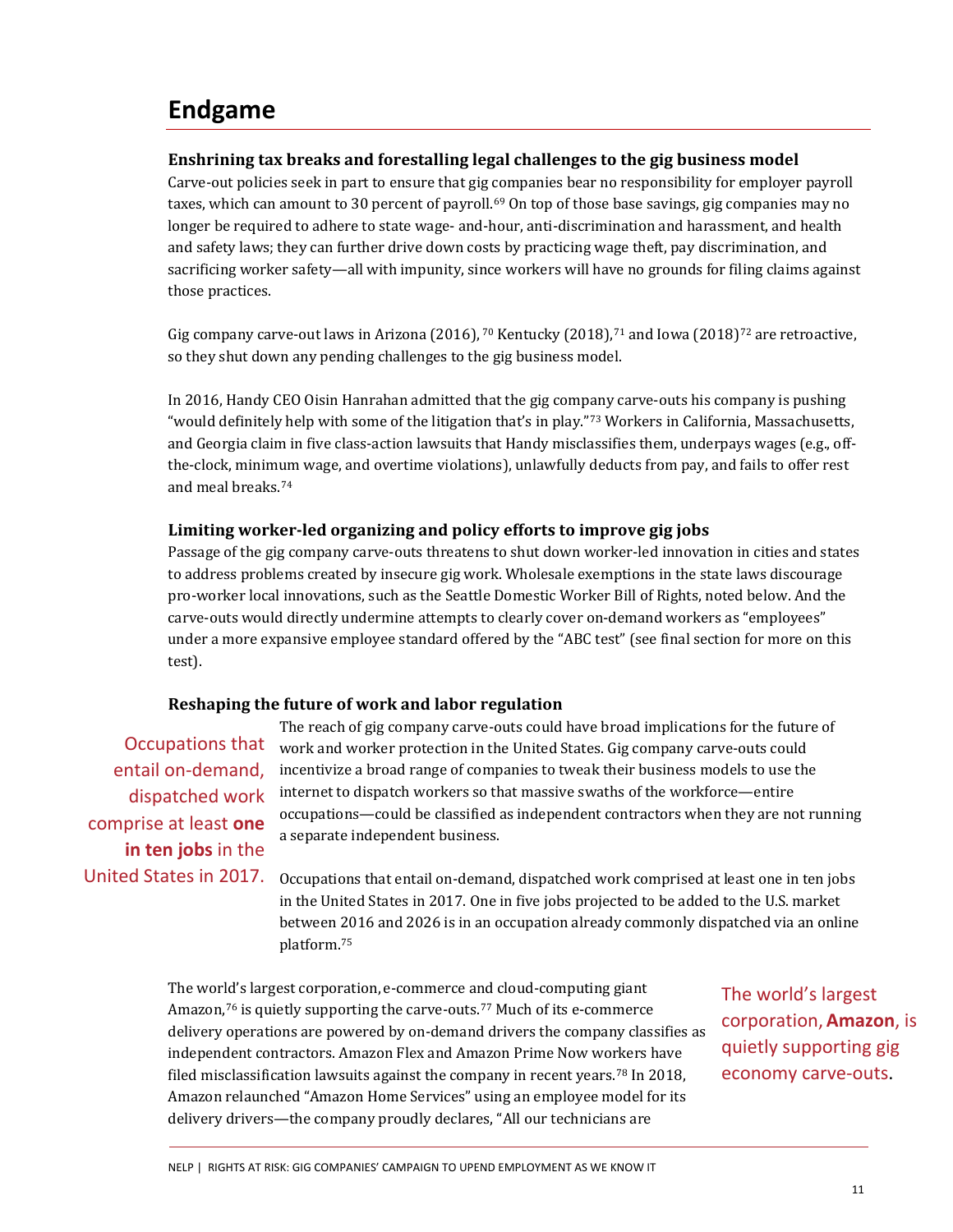employees"—but behind the scenes, it is supporting gig company carve-out policies that could turn its employees into independent contractors.[79](#page-21-4)

Lobbying records reveal that several companies outside what we think of as the gig economy are supporting the carve-outs. Two of the world's biggest hotel chains, Hilton and Marriott, have lobbied for a federal bill that includes a gig company carve-out.<sup>[80](#page-21-5)</sup> This backing could signal plans by the hotel industry to make use of gig workers for its hotel cleaning and other operations in the coming years. The hotel industry's unexpected support for the carve-outs raises the specter of "traditional" employers using carve-out exemptions as a vehicle to deregulate the workplace. [81](#page-21-6)

Two of the world's biggest hotel chains, **Hilton** and **Marriott**, lobbied for a federal bill that includes a gig economy company carve-out . Marriott lobbied for the carve-outs as its union workforce went on strike. Marriott lobbied for a federal bill that includes a gig company carve-out as its union workforce went on strike in eight cities across the country, eventually winning pay raises, protections against sexual harassment and assault, and bargaining rights over new technology and automation in the workplace. $82$  All of those gains could be erased if gig company carve-outs are established and the hotel chain alters the way it dispatches workers to qualify as a "marketplace platform."

In a conversation with his political strategist, Bradley Tusk, Uber founder Travis Kalanick clearly stated his vision of a driverless future: "I still vividly remember him saying to me, 'One day, Tusk, no one's going to own a car. All cars will drive themselves. And you'll be able to get one just by pressing a button.'"[83](#page-21-8) Autonomous transportation and delivery vehicles, digital concierges, and other labor-displacing technologies could be on the horizon in a range of industries that have lobbied for the gig company carve-outs. And, without employee (or independent contractor) rights to form unions, workers do not have bargaining power to shape how job-displacing technology is deployed.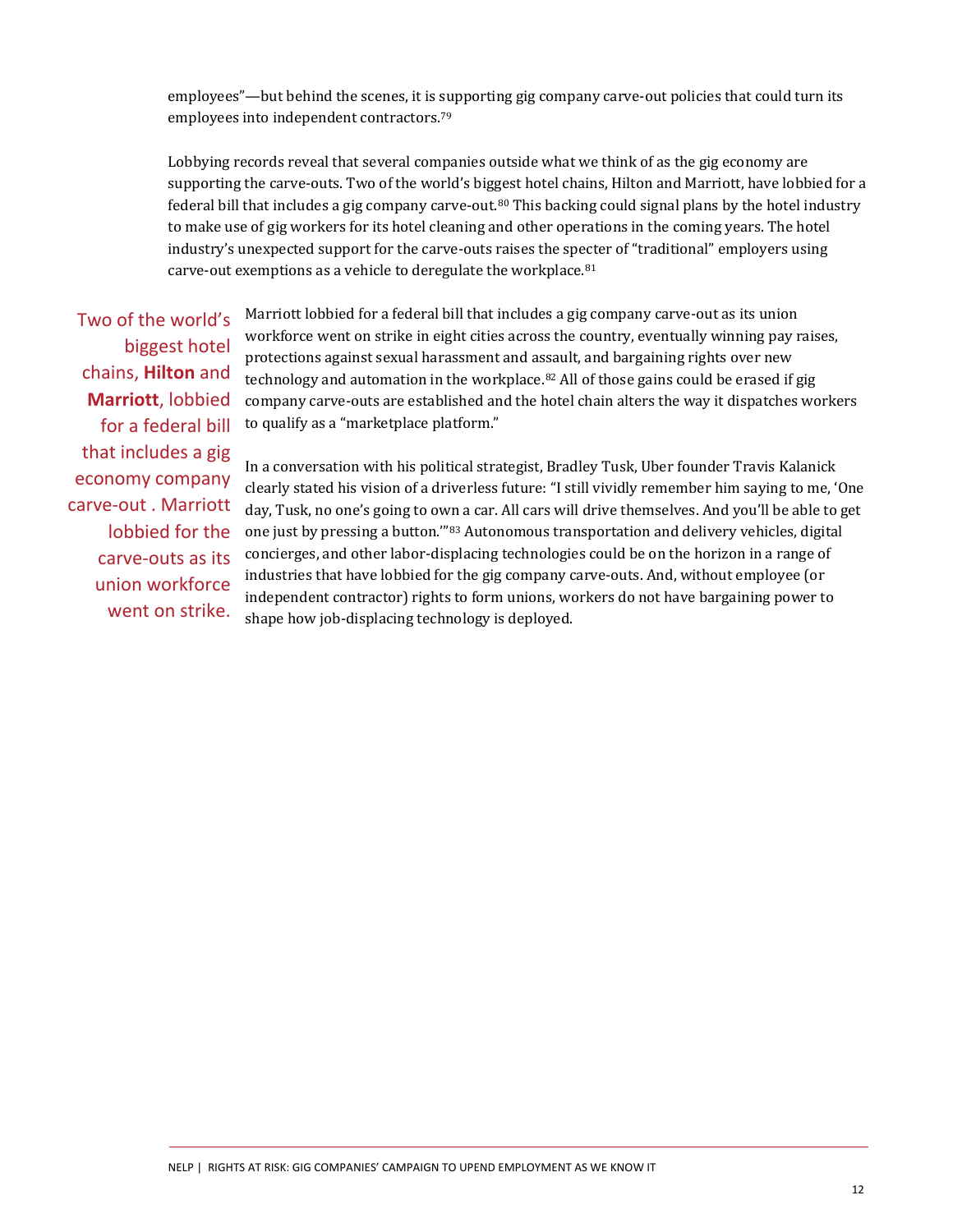### **Tactics**

#### **Misleading and manipulative messaging**

Proponents of the carve-outs have used misleading terms and manipulative messaging about what gig companies do, what the policies they are pushing accomplish, and what it means to oppose them.

**Definers Public Affairs**, recently revealed to be spreading racist and anti-Semitic stories about critics (including Color of Change and George Soros) of its client Facebook, has used its own in-house conservative media outlet, NTK Network, to talk up a gig economy carve-out at the federal level. Although often presented as "startups" and "new players," gig companies are flush with capital from traditional moneyed interests and large venture capital players. Tens of millions in venture capital investment dollars have allowed Handy and Uber to pour resources into message development and media outreach supporting their gig company carve-out campaign. Handy investor Revolution Ventures urged the company to hire Tusk Strategies to mitigate litigation risk and shore up its investment.[84](#page-21-9) Tusk later hired Definers Public Affairs as "another front to the war." Definers Public Affairs is the opposition strategy firm recently revealed to be spreading racist $85$  and anti-Semitic<sup>[86](#page-21-11)</sup> stories about critics (including Color of Change and George Soros) of its client Facebook. Definers has used its own conservative media outlet, NTK Network, which a former staffer outed as an "in-house fake news shop,"[87](#page-21-12) to talk up a gig company carveout at the federal level. NTK's editorial board described the federal carve-out effort as a shield against partisan attempts to destroy the gig economy: "The Obama National Labor Relations Board, trial lawyers, and unions want to see new gig economy companies go out of business by forcing them to classify all their workers as employees and not contractors. This bill ends that." [88](#page-21-13) NTK also published a compilation of right-wing support for the bills. [89](#page-21-14)

#### *Misleading messaging on what gig companies do*

In lobbying materials for carve-outs, Handy refers to itself as a "modern-day Yellow Pages,"[90](#page-21-15) but this characterization is disingenuous and disguises the relationship between the company and its workers. Marketplaces such as the Yellow Pages or the classifieds section of a newspaper are places where true entrepreneurs can post their availability for jobs that they design for customers with whom they may choose to have an ongoing relationship, at a fee that they set. Far from being a neutral "bulletin board," Handy and other gig companies exert extensive control over their workforces and, in many ways, behave as employers.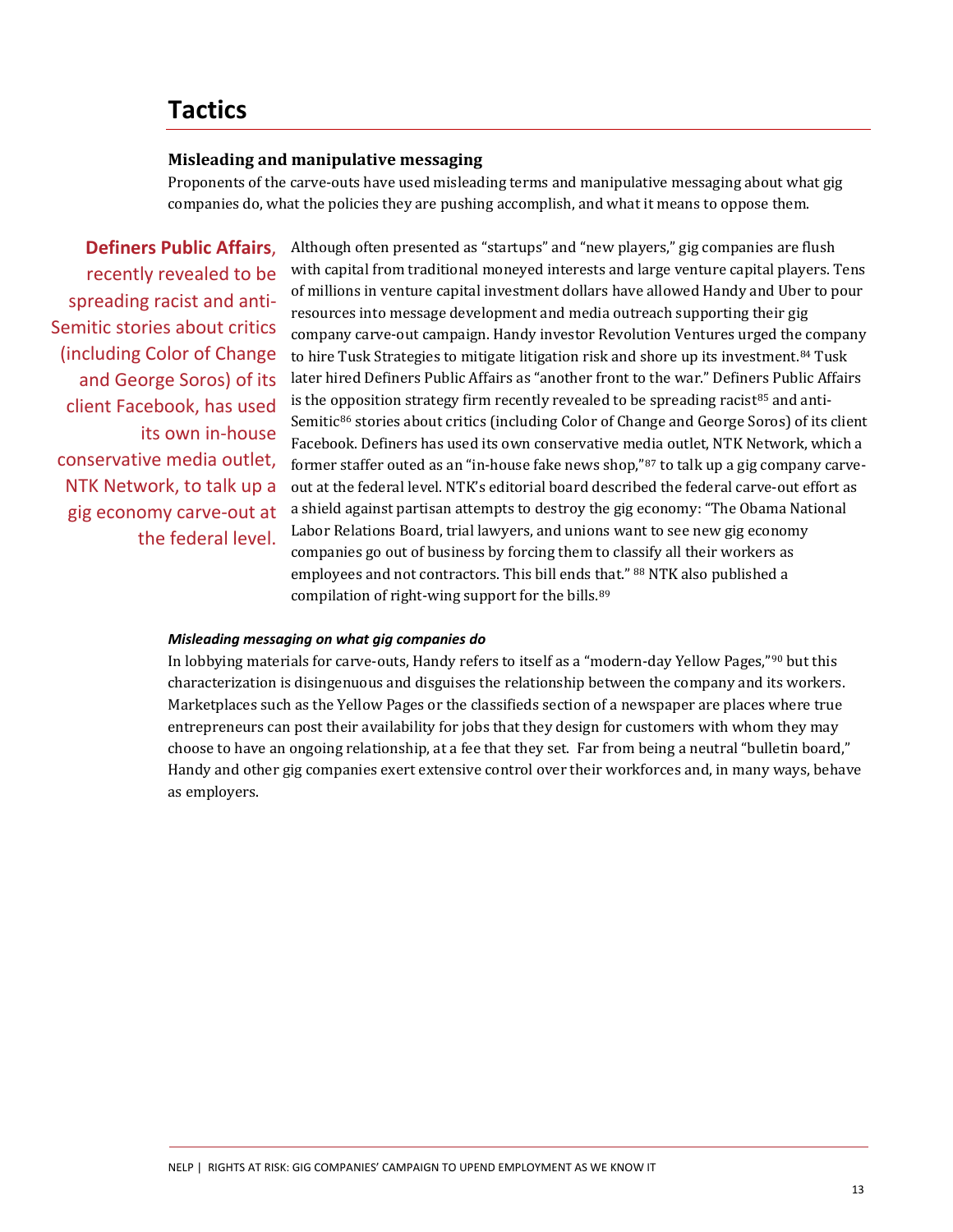#### **Is Handy a "modern-day Yellow Pages"? Nope.** *Just because they say it, doesn't mean it's true.*

*To state lawmakers, Handy describes itself as a "modern-day Yellow Pages"… ...but here's why that's not true:*



- Charges a per-transaction fee
- Sets pay rates
- Dictates when and how workers can contact consumers
- Fines workers for tardiness and cancellation of appointments, and for arranging services off-platform

#### *Misleading messaging on the aims of gig company carve-outs*

*Clarity:* Carve-out proponents say the gig company carve-outs provide badly needed clarity to businesses that want to accurately determine who is an employee and who is an independent contractor. But their solution for clarity is to devise a test that suits their own business model, hurts workers, and ignores legal standards that other businesses have to meet. Gig companies have actively lobbied against<sup>[91](#page-21-16)</sup> the ubiquitous and decades-old "ABC test" that provides clarity and considers the power dynamic between businesses and workers when attempting to determine whether the worker is truly running a separate business.

*Flexibility:* Carve-out proponents suggest that only gig companies that classify workers as independent contractors can provide the flexible jobs that workers' lives demand. During a March 2016 hearing on the first marketplace contractor bill in Arizona, an Uber lobbyist claimed, "The hallmark of the on-demand industry is the flexibility it provides the people who work in it." She went on to cite an Uber driver survey that found, "90 percent of our drivers pick Uber because they enjoy the flexibility it provides them to have a family, to pursue higher education, to care for a loved one."<sup>[92](#page-21-17)</sup> But the founder of gig company Managed by Q, which provides on-demand office management services using employees, explained, "There's a false choice between flexibility and good jobs." Managed by Q employees control their own schedules and receive training and benefits. Employee delivery drivers at gig company Enjoy can select which days of the week they wish to work.<sup>[93](#page-21-18)</sup> Furthermore, employee status is completely compatible with flexible work arrangements. True flexibility comes with employee benefits like paid time off—for example, paid family leave, sick time, and vacation. These benefits allow workers to balance work and family responsibilities without foregoing pay or putting in overtime. And, employer-funded training and loan support programs facilitate workers' pursuit of education and training.

*Benefits:* Proponents of the gig company carve-outs also suggest that the policies are the best way to provide gig workers with access to health, retirement, and other benefits. Retirement security is particularly difficult to achieve through platform-style benefits provision. Avoiding the employersponsored model sidesteps many worker protections, including non-discrimination rules, fiduciary protections, leakage (pre-retirement withdrawal) disincentives, and even safeguards against creditors.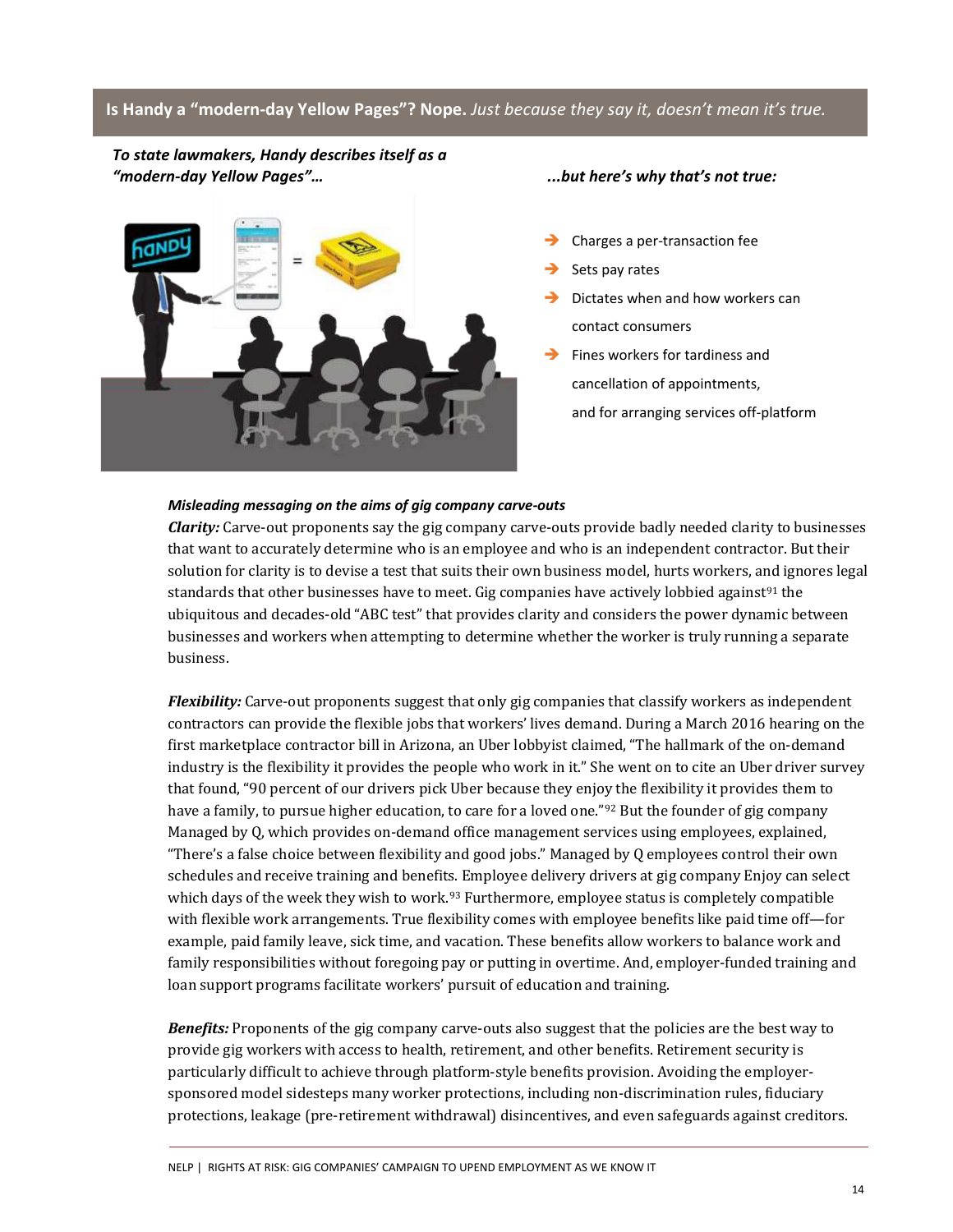And it ignores the fact that many of these workers, if properly classified as employees, would already have unemployment insurance, Social Security, and other safety net benefits provided to employees under state and federal laws.

#### *Manipulative messaging on what it means to oppose the carve-outs*

Proponents of the carve-outs are pushing the narrative that opponents of the carve-outs are Luddites thwarting economic progress. Bradley Tusk advises gig companies to play on legislators' fears of being labelled anti-tech and anti-innovation:<sup>[94](#page-21-19)</sup>

[M]ost politicians don't want to be branded as anti-tech and anti-innovation, so if giving you a win helps them achieve that, you may be in luck. [95](#page-21-20)

Did the same politician just crack down on a different startup and doesn't want to be branded as anti-tech? Can you side with them on another fight to back them off of your issue?[96](#page-21-21)

#### **Lobbying and political contributions**

Gig companies have invested millions of dollars in rewriting the rules of worker classification in their favor. Since 2015, Handy, alone, has hired at least 66 lobbyists, spending over \$970,000 to push for state legislative changes. [97](#page-21-22)

Federal lobbying records show that Handy, Uber, IKEA's TaskRabbit, Lyft, Airbnb, Alticor, Marriott, Hilton, and the TechNet coalition spent almost \$4.5 million on lobbyists who advocated for the federal NEW GIG Act in 2017 and 2018.[98](#page-21-23)

The TechNet coalition, whose members include gig companies Uber, Lyft, TaskRabbit, Instacart, and DoorDash,[99](#page-21-24) spent \$280,000 on lobbyists who engaged the U.S. Senate, U.S. House of Representatives, the White House, the U.S. Treasury Department, and the Office of Management and Budget on the NEW GIG Act between the third quarter of 2017 and the fourth quarter of 2018. [100](#page-21-25) The coalition may be a channel for gig companies to organize support for state legislative and administrative carve-out campaigns. TechNet's state policy agenda clearly expresses support for gig company carve-out policies: [101](#page-22-0)

The modern workforce requires a flexible employment environment that allows workers to find opportunities that best match their skills, interests, and availability. TechNet opposes efforts to eliminate or severely restrict this essential flexibility, including restrictions on the use of independent contractor and consultant classifications, inflexible overtime rules, and indiscriminate expansion of collective bargaining rules. TechNet supports efforts to develop new avenues and "safe-harbors" that empower companies to voluntarily provide benefits to workers where appropriate without impacting classification outcomes.[102](#page-22-1)

The most powerful business lobby in the United States—the American Legislative Exchange Council (better known as ALEC)—has circulated the "uniform worker classification act," a model policy that facilitates the use of independent contractors by gig and other companies, to its membership. [103](#page-22-2) In January 2019, West Virginia introduced a carve-out bill that is a nearreplica of the ALEC model.[104](#page-22-3)

Several of Handy's major investors and board members are major political campaign donors, building their sway with elected officials by giving to influential politicians in both major political parties.[105](#page-22-4)

The most powerful business lobby in the United States—the **American Legislative Exchange Council** (better known as ALEC)—has circulated the "uniform worker classification act," a model policy that facilitates the use of independent contractors by gig and other companies.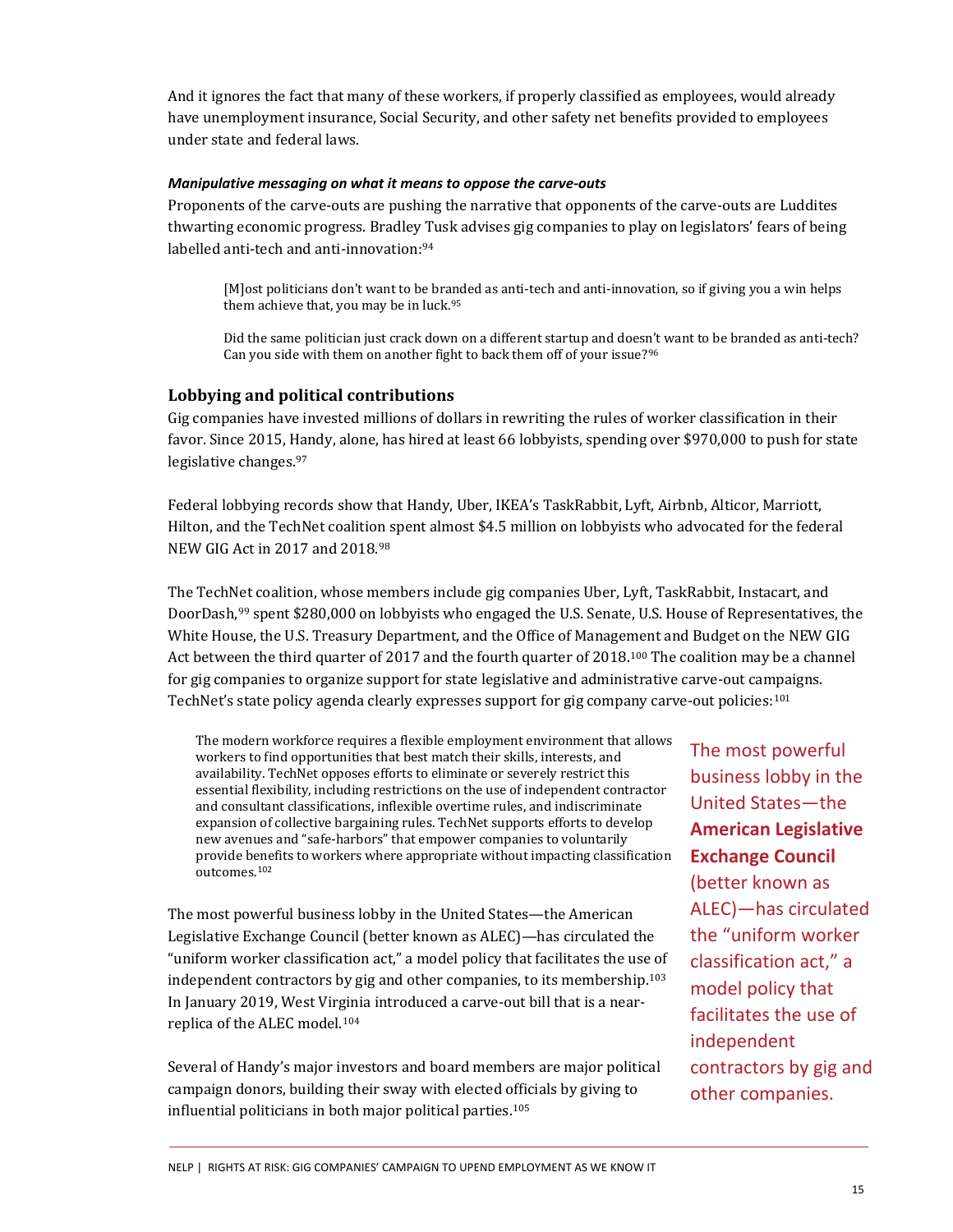### **Looking ahead**

#### **Playing defense**

2019 is likely to see multiple attempts to carve gig companies out of labor standards. "We're working multiple angles to get this done federally…We're working on legislation and rules in 13 more states too," revealed Bradley Tusk, in the fall of 2018.<sup>[106](#page-22-5)</sup> An administrative rule that would carve gig workers out of the unemployment insurance program is pending in Texas, and gig company carve-out legislation is pending in West Virginia and Missouri. As gig companies and their allies actively work to erode labor rights and undermine social insurance systems, they will face challenges from worker organizations and their allies, whose successful efforts and tactics to-date are detailed below.

#### **Lessons from successful gig company carve-out pushback efforts**

In states such as California, Colorado, Georgia, and North Carolina, three major factors have prevented carve-out bills from becoming law: strong community and labor pushback against the bill, timely national news coverage of the issue, and concerns about fairness and preferential treatment for Handy, Uber, and other gig companies.

**Strong community and labor pushback:** In states such as California, Colorado, and Georgia, advocacy groups and labor unions have quickly mobilized against the bill, testifying against it in committee hearings, gathering petition signatures, drawing public and media attention to the issue, and lobbying elected officials. The National Domestic Workers Alliance coordinated opposition from national and local groups to the bill and provided legislators with information countering Handy's claims about the bill. In California, letters from labor groups flooded the bill sponsor, and the bill was eventually withdrawn.[107](#page-22-6) In Colorado, at an hourslong hearing of the House Labor Committee, workers and advocates presented testimony about the harm the bill would cause. Though the bill narrowly passed the committee, it was never brought to the floor.[108](#page-22-7) In Georgia, several labor unions—the Communication Workers of America, the Southeastern Carpenters Regional Council, and the International Association of Sheet Metal, Air, Rail and Transportation (SMART)—provided lengthy testimony detailing the potential negative impacts of the bill.[109](#page-22-8) The only group other than Handy that testified in support of the bill was the Georgia Chamber of Commerce.[110](#page-22-9)

**Raising concerns about anti-competitive effects of policies:** During debates within legislatures, elected officials in multiple states have raised concerns about Handy's active role in setting hourly pay rates and vetting service providers, and about the impact of the proposed bill on local businesses. In Georgia, State Representative Sam Park, who represents Lawrenceville and Gwinnett County, made an impassioned request to his colleagues to oppose the bill, stating, "Government should not be in the business of picking winners and losers." He added, "The bill…has the potential to put thousands of service-providing small businesses in Georgia at a significant disadvantage to the handful of companies that have asked for this no accountability bill."[111](#page-22-10) In North Carolina, State Senator Tommy Tucker voiced concerns about the bill's impact on small businesses like his own. Citing a conversation in which he learned that Handy had taken a 41 percent cut from a \$135 handyman job, leaving the worker with \$80, he said, "This kind of work…is in direct competition with my HVAC company… I can assure you, you can't…pay workers' comp, pay Medicare match, pay Social Security match, and health insurance match, and do all the things that I do with what you're doing."[112](#page-22-11) The North Carolina bill stalled in the Senate.<sup>[113](#page-22-12)</sup>

**Media coverage:** In March of 2018, as bills were pending in 10 states, CNN published a news story about the Handy bills wending their way through various state legislatures.[114](#page-22-13) The article quoted a brick-and-mortar small business owner and national advocacy groups about the bill's negative impacts. During the Georgia State Senate committee hearings, legislators referenced the news story and directly questioned Handy's representative about the criticisms of the bill raised in the article.[115](#page-22-14)

#### **Going on offense**

Worker organizations and their allies are developing strategies to expand protections for workers engaged by gig companies. Since carve-outs can shut down some of these efforts, connecting defensive strategies and proactive strategies is critical.

#### **Building worker power**

Many of the legislative victories related to gig company carve-outs are the result of organizing by unions, worker centers, and community groups. In Seattle, the National Domestic Worker Alliance, Casa Latina, Working Washington, and SEIU 775 led the campaign for the domestic worker ordinance, and the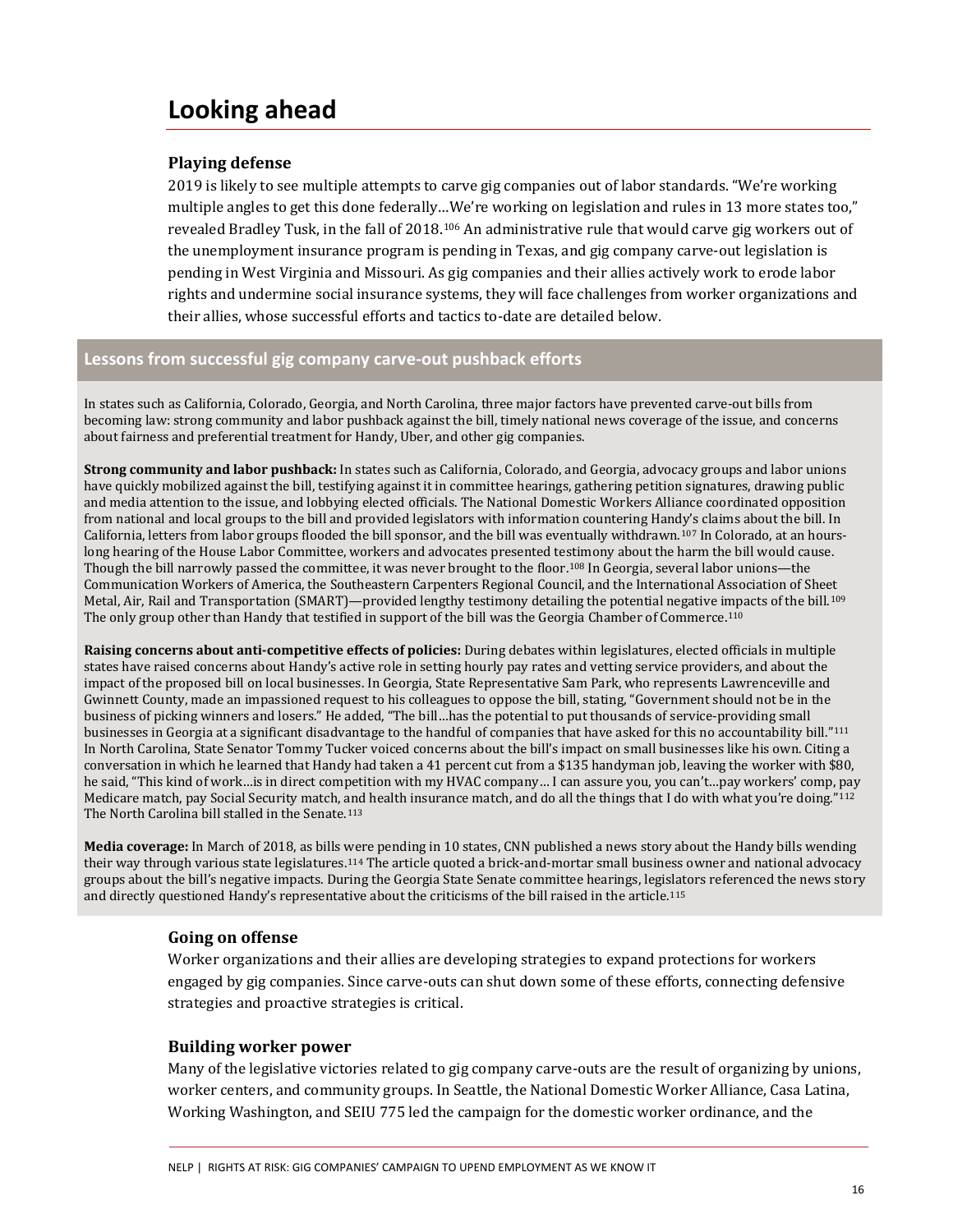Teamsters and allies won passage of the Drivers' Collective Bargaining ordinance.[116](#page-22-15) In New York, decades-long organizing by the Taxi Workers' Alliance resulted in standards for transportation network company drivers. In California and Washington, a coalition of unions and worker centers are campaigning for passage of laws clarifying who is an employee under state law. In addition, the Tech Workers Coalition has demanded that Silicon Valley employers afford contract workers the same rights and benefits as their direct hires.<sup>[117](#page-22-16)</sup>

#### **Expanding worker voice in labor regulation**

Labor standards boards are tripartite negotiations between employers, workers, and government that many other countries use to set standards for workers in a given sector.<sup>[118](#page-22-17)</sup> Recently, after state- and citysanctioned wage boards in New York and elsewhere delivered the \$15 hourly minimum wage to low-wage workers, there has been renewed interest in these bodies.<sup>[119](#page-22-18)</sup> At least two cities have begun to experiment with them. In Seattle, the City Council approved a domestic worker bill of rights and the creation of a wage and standards commission that includes representation by domestic workers themselves and explores "portable benefits."[120](#page-22-19) In Portland, the City Council passed a resolution giving both Uber and Lyft drivers and affected communities a voice in transportation network company regulation. [121](#page-22-20) The resulting Portland standards board will focus on data collection, public safety, driver safety, equitable dispute resolution, and accessibility across the for-hire sector.

#### **Establishing a more expansive definition of employee**

In the spring of 2018, the California Supreme Court issued a seminal ruling in the *Dynamex Operations West, Inc. v. Superior Court of Los Angeles*, No. S222732 (Cal. Sup. Ct. Apr. 30, 2018) class-action misclassification lawsuit, establishing a clearer and more expansive employee classification standard for California—the "ABC test."[122](#page-22-21)

Unlike other worker classification tests, the ABC test places the burden of proof on employers, creating a rebuttable presumption of employment. A worker is an independent contractor if she passes a threefactor test: (A) she is free from control by the putative employer; (B) she is doing work that is outside the usual course of business of the putative employer; and (C) she is engaged in an independently established business.[123](#page-22-22)

Workers engaged by gig companies like Handy would not typically pass the ABC test. That's why Handy and dozens of fellow gig companies have formed a coalition that is seeking administrative and legislative pathways to undermine the *Dynamex* ruling. Following the decision in April 2018, the coalition sent a letter to the California governor and state legislature urging them to "suspend the application/impact of the *Dynamex* decision," citing fears of "an onslaught of litigation" and harm to "the business model of a broad swath of industries and billions of venture capital dollars that are increasingly invested in businesses."[124](#page-22-23) It pressed for a last-minute end-of-session legislative override of the decision. Groups including Uber, Lyft, Caviar, DoorDash, Handy, Instacart, and Postmates created an "I'm Independent" campaign, funded by the Chamber of Commerce, to lobby for a gig company carve-out. [125](#page-22-24) In a potential violation of state law, DoorDash e-mailed its employees to ask them to lobby against the bill.<sup>[126](#page-22-25)</sup>

In Washington State, a similar bill with a broad ABC test for who is an employee was introduced, along with a bill establishing a wage and standards board for true independent contractors in transportation, delivery, domestic, and other work.<sup>[127](#page-23-0)</sup> A similar ABC bill is also pending in Oregon.<sup>[128](#page-23-1)</sup>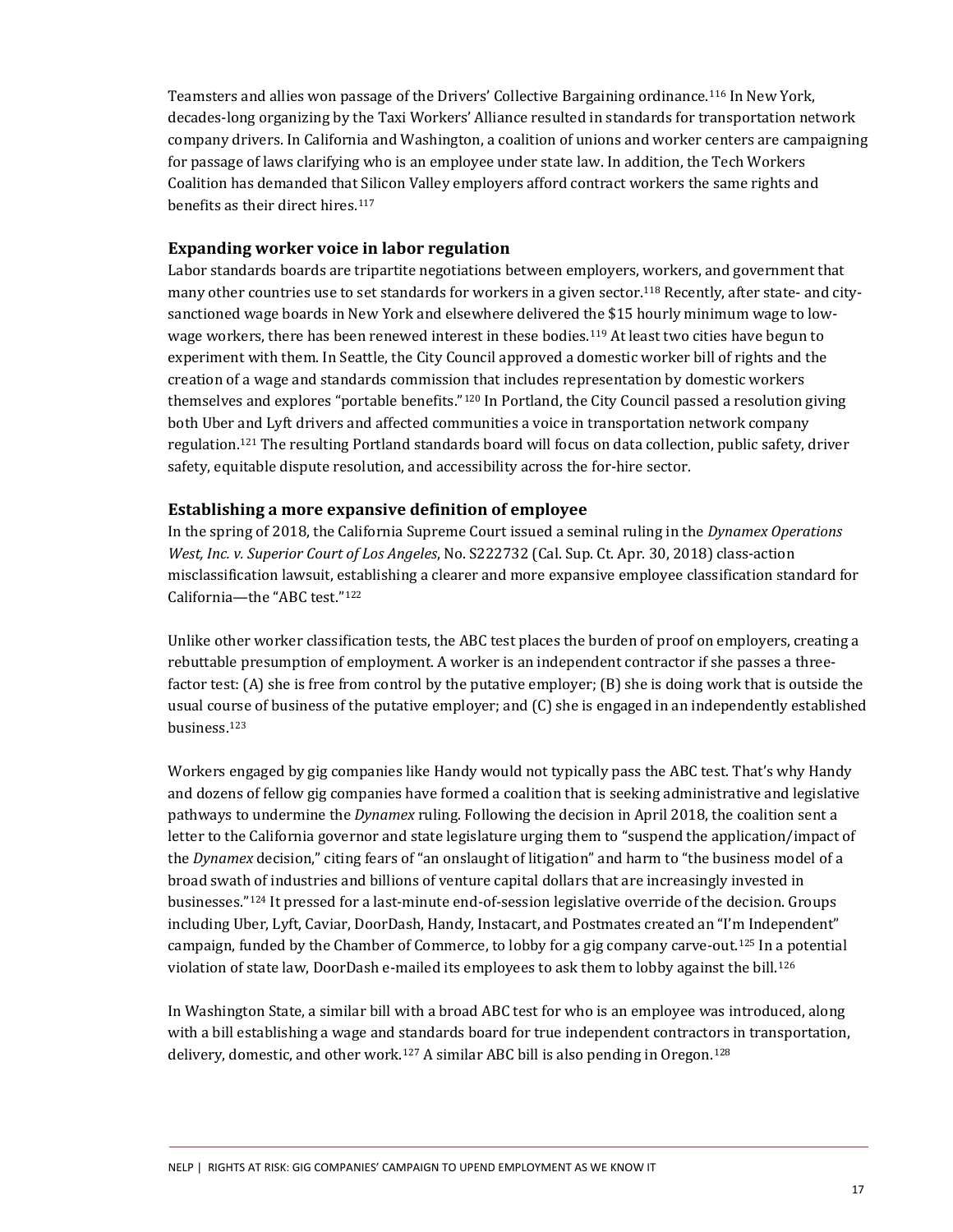#### **Ensuring minimum wage protections for gig workers**

In New York, the City Council passed a suite of bills that set a \$15-equivalent minimum rate of pay for app-based taxi and on-demand drivers. The bills set a floor to stop Uber and other transportation network companies from cutting driver pay and leaving workers with sub-minimum wage take-home pay, as they have done in many markets. The laws also created a cap on vehicles on the road, after a report came out showing that app-based drivers in New York spend 25 minutes of every hour idle, waiting for a fare.[129](#page-23-2) Uber has sued the city to overturn the cap, and Lyft and Juno have sued to block the pay minimum wage standard.[130](#page-23-3)

#### **Including contract workers in labor standards**

In cases where gig workers are true independent contractors, running their own independent businesses, states and cities can include them in existing labor standards or create new ones.

While the Ninth Circuit Court of Appeals struck down Seattle's collective bargaining ordinance in part, it paved the way for states to create and pass their own collective bargaining laws for independent contractors, as they have done for other workers left out of the National Labor Relations Act.[131](#page-23-4)

In New York City, a new law ensures that independent contractors are covered by anti-discrimination protections in the New York City Human Rights Law. [132](#page-23-5) In 2017, the New York City Council passed a groundbreaking "freelancing isn't free" law that protects contract workers from wage theft.[133](#page-23-6)

### <span id="page-17-0"></span>**Endnotes**

1 Sarah A. Donovan, David H. Bradley, and Jon O. Shimabukuro, "What does the gig economy mean for workers?" Congressional Research Service, CRS Report R44365, Feb 5, 2016[, https://fas.org/sgp/crs/misc/R44365.pdf.](https://fas.org/sgp/crs/misc/R44365.pdf) 

<span id="page-17-1"></span>2 David Weil, The Fissured Workplace: Why Work Became So Bad for So Many and What Can Be Done to Improve It, May 2017, <http://www.fissuredworkplace.net/> an[d http://www.hup.harvard.edu/catalog.php?isbn=9780674975446.](http://www.hup.harvard.edu/catalog.php?isbn=9780674975446) 

<span id="page-17-2"></span>3 The U.S. Bureau of Labor Statistics (BLS) added four questions to the May 2017 Contingent Worker Supplement, to measure "electronically mediated work," which BLS defined as "short jobs or tasks that workers find through websites or mobile apps that both connect them with customers and arrange payment for the tasks," which is the same basic definition of gig or on-demand work that this brief uses. The BLS estimates that 1.6 million workers, or about 1.0 percent of the workforce, does electronically mediated work, In September 2018, the BLS released its estimate that that 990,000 workers (0.6 percent of the workforce) do electronically mediated work where they provide services in person (working for companies like Uber, Handy, TaskRabbit, etc.). The BLS only asks about gig work in the week prior, so its survey likely underestimates the number of people engaging in this work. The BLS data showed that Black workers and Latino workers are overrepresented in in-person electronically mediated work, and that this type of work is more unstable than work overall (8.7 percent of in person electronically mediated workers report that they do not expect their job to last beyond a year, compared to 3.8 percent of workers overall). More than 72 percent of electronically mediated workers are doing the work as a main job. See Bureau of Labor Statistics, U.S. Department of Labor, "Electronically mediated work: new questions in the Contingent Worker Supplement," Monthly Labor Review, Sep 2018[, https://www.bls.gov/opub/mlr/2018/article/electronically-mediated-work-new-questions-in-thecontingent](https://www.bls.gov/opub/mlr/2018/article/electronically-mediated-work-new-questions-in-thecontingent-worker-supplement.htm)[worker-supplement.htm.](https://www.bls.gov/opub/mlr/2018/article/electronically-mediated-work-new-questions-in-thecontingent-worker-supplement.htm) The JPMorgan Chase Institute also conducted a study of payments directed through online platforms to Chase bank accounts, and found that 1.6 percent of its sample had received gig payments in the first quarter of 2018, while 4.5 percent had received gig payments in the last year. See Diana Farrell, Fiona Greig, and Amar Hamoudi, "The Online Platform Economy in 2018: Drivers, Workers, Sellers, and Lessors," JPMorganChase, Sep 2018[, https://www.jpmorganchase.com/corporate/institute/document/institute-ope-2018.pdf.](https://www.jpmorganchase.com/corporate/institute/document/institute-ope-2018.pdf) 

<span id="page-17-3"></span>4 James A. Parrott and Michael Reich, "An Earnings Standard for New York

City's App-based Drivers: Economic Analysis and Policy Assessment," Report for the New York City Taxi and Limousine Commission, Jul 2018, [https://static1.squarespace.com/static/53ee4f0be4b015b9c3690d84/t/5b3a3aaa0e2e72ca74079142/1530542764109/Parrott-](https://static1.squarespace.com/static/53ee4f0be4b015b9c3690d84/t/5b3a3aaa0e2e72ca74079142/1530542764109/Parrott-Reich+NYC+App+Drivers+TLC+Jul+2018jul1.pdf)[Reich+NYC+App+Drivers+TLC+Jul+2018jul1.pdf.](https://static1.squarespace.com/static/53ee4f0be4b015b9c3690d84/t/5b3a3aaa0e2e72ca74079142/1530542764109/Parrott-Reich+NYC+App+Drivers+TLC+Jul+2018jul1.pdf) 

<span id="page-17-4"></span>5 Bureau of Labor Statistics, U.S. Department of Labor, "Electronically mediated work: new questions in the Contingent Worker Supplement," Monthly Labor Review, September 2018[, https://www.bls.gov/opub/mlr/2018/article/electronically-mediated-work-new-questions-in-thecontingent](https://www.bls.gov/opub/mlr/2018/article/electronically-mediated-work-new-questions-in-thecontingent-worker-supplement.htm)[worker-supplement.htm.](https://www.bls.gov/opub/mlr/2018/article/electronically-mediated-work-new-questions-in-thecontingent-worker-supplement.htm) 

<span id="page-17-5"></span>6 Sarah Leberstein and Catherine Ruckelshaus, "Independent Contractor vs. Employee: Why independent contractor misclassification matters and what we can do to stop it," National Employment Law Project, May 2016[, https://www.nelp.org/wp-content/uploads/Policy-Brief-Independent-](https://www.nelp.org/wp-content/uploads/Policy-Brief-Independent-Contractor-vs-Employee.pdf)[Contractor-vs-Employee.pdf.](https://www.nelp.org/wp-content/uploads/Policy-Brief-Independent-Contractor-vs-Employee.pdf)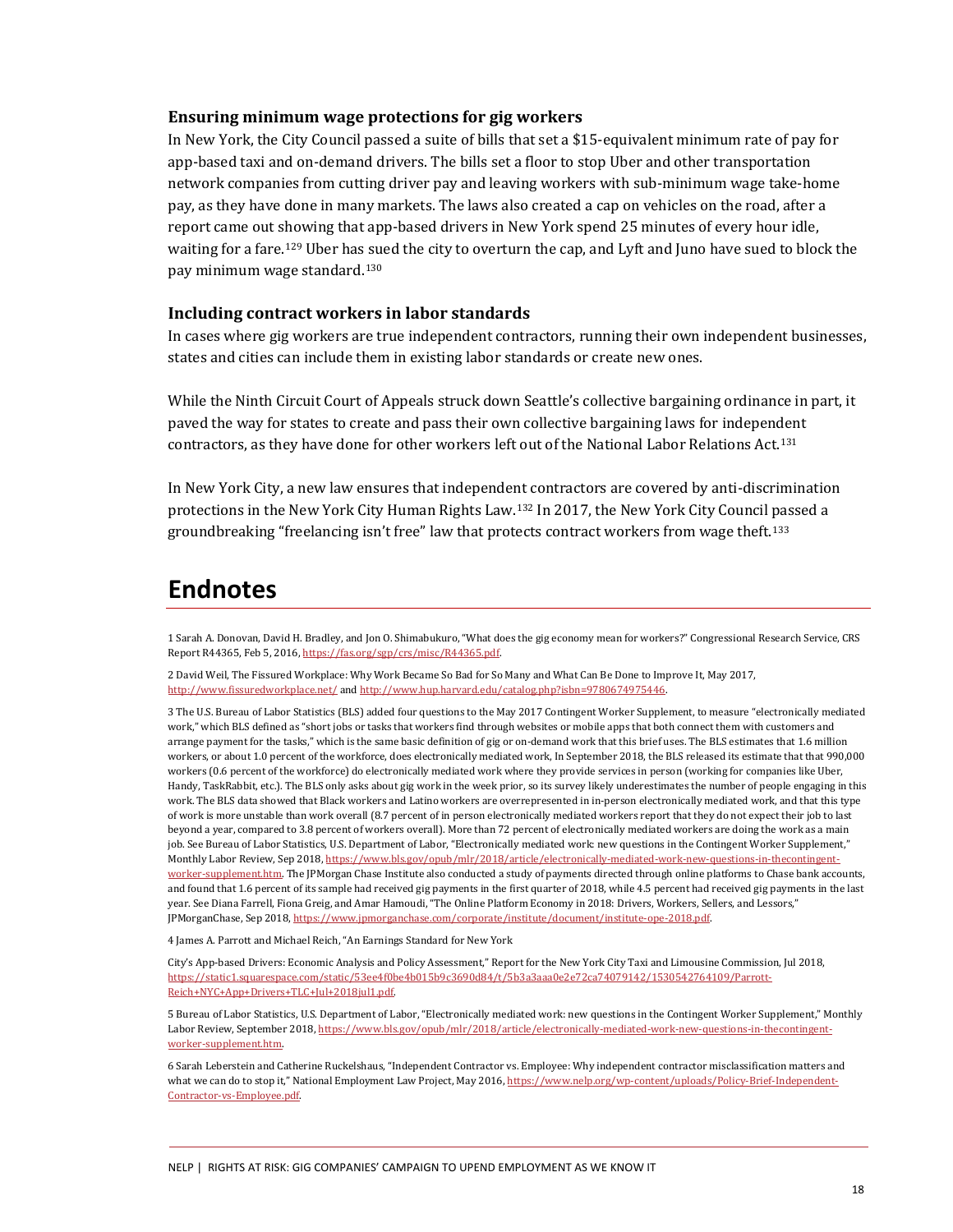<span id="page-18-0"></span>7 Handy Overview, Crunchbase, accessed Feb 21, 2018[, https://www.crunchbase.com/organization/handybook.](https://www.crunchbase.com/organization/handybook) 

<span id="page-18-1"></span>8 Zenelaj v. Handybook, Inc., 82 F. Supp. 3d 968 (N.D. Cal. 2015)(settled); Washington, et al. v. Handy Technologies, Inc., Case No. CGC-15-546980 (S.F. County Superior Court) filed July 21, 2015; Easton v. Handy Technologies, Inc. – (Superior Court of California in and for the County of San Diego) Docket: 2016-00004419; Emmanuel v. Handy Technologies, Inc. – (United States District Court District of Massachusetts) Docket: 1:15cv12914; District of Columbia v. Handy Technologies, Inc. – (Superior Court of the District of Columbia) Docket: 2016 CA 006729 B (settled); Edwards v. Handy Technologies, Inc. – (State Court of DeKalb County, Georgia) Docket: 1:16cv2619 (terminated April 2017); NLRB v. Handy Technologies, Inc., 01-CA-158125.

<span id="page-18-2"></span>9 NLRB v. Handy Technologies, Inc., 01-CA-158125[, http://apps.nlrb.gov/link/document.aspx/09031d45825f69ea,](http://apps.nlrb.gov/link/document.aspx/09031d45825f69ea) see Attachment 1.

<span id="page-18-3"></span>10 Lydia DePillis, "For gig economy workers in these states, rights are at risk," CNN Money, Mar 14, 2018, [https://money.cnn.com/2018/03/14/news/economy/handy-gig-economy-workers/index.html.](https://money.cnn.com/2018/03/14/news/economy/handy-gig-economy-workers/index.html) 

<span id="page-18-4"></span>11 Joy Borkholder, Mariah Montgomery, Miya Saika Chen, and Rebecca Smith, "Uber State Interference: How Transportation Network Companies Buy, Bully, and Bamboozle Their Way to Deregulation," National Employment Law Project and Partnership for Working Families, Jan 18, 2018, [https://www.nelp.org/publication/uber-state-interference/.](https://www.nelp.org/publication/uber-state-interference/) 

<span id="page-18-5"></span>12 Connie Loizos, "Silicon Valley's favorite fixer: Bradley Tusk," Techcrunch, Jul 1, 2016[, https://techcrunch.com/2016/07/01/silicon-valleys-favorite](https://techcrunch.com/2016/07/01/silicon-valleys-favorite-fixer-bradley-tusk/)[fixer-bradley-tusk/.](https://techcrunch.com/2016/07/01/silicon-valleys-favorite-fixer-bradley-tusk/) 

<span id="page-18-6"></span>13 Arizona State Senate, "Senate Commerce and Workforce Development Part 2," video, Mar 14, 2016,

[http://azleg.granicus.com/MediaPlayer.php?view\\_id=13&clip\\_id=17290,](http://azleg.granicus.com/MediaPlayer.php?view_id=13&clip_id=17290) at 2:45:50. Utah HB 201, "Transportation Network Company Amendments," passed March 10, 2016[, https://le.utah.gov/~2016/bills/static/SB0201.html.](https://le.utah.gov/%7E2016/bills/static/SB0201.html) Utah "marketplace contractor" carve-out not passed until 2018: Utah HB 364 (2018), "Employment Law Amendments," https://le.utah.gov/~2018/bills/static/HB0364.html.

<span id="page-18-7"></span>14 For example, TN HB 1978 said, "A marketplace contractor is an independent contractor if: (1) The marketplace platform and marketplace contractor agree in writing that the contractor is an independent contractor with respect to the marketplace platform; (2) The marketplace platform does not unilaterally prescribe specific hours during which themarketplace contractor must be available to accept service requests from third-party individuals or entities. If a marketplace contractor posts the contractor's voluntary availability to provide services, the posting does not constitute a prescription of hours for purposes of this subdivision (a)(2); (3) The marketplace platform does not prohibit the marketplace contractor from using any online-enabled application, software, website, or system offered by other marketplace platforms; (4) The marketplace platform does not restrict the marketplace contractor from engaging in any other occupation or business; (5) The marketplace platform does not require marketplace contractors to use specific supplies or equipment; and (6) The marketplace platform does not provide on-site supervision during the performance of services by a marketplace contractor." In Georgia, HB 789 contained the same first four elements, but added that the contractor must bear her own expenses, must not be restricted geographically, and does not work from a physical address operated by the platform. TN HB 1978 available at [http://www.capitol.tn.gov/Bills/110/Bill/HB1978.pdf;](http://www.capitol.tn.gov/Bills/110/Bill/HB1978.pdf) GA HB 789 available a[t http://www.legis.ga.gov/Legislation/20172018/177242.pdf.](http://www.legis.ga.gov/Legislation/20172018/177242.pdf) 

<span id="page-18-8"></span>15 Sarah Kessler, "The Uber of home-cleaning proposed a law that would retroactively solve its legal issues," Quartz, Jan 13, 2017, [https://qz.com/882656/the-uber-of-home-cleaning-proposed-a-law-that-would-retroactively-solve-its-legal-issues/;](https://qz.com/882656/the-uber-of-home-cleaning-proposed-a-law-that-would-retroactively-solve-its-legal-issues/) CA AB-2765, "Employment benefits: digital marketplace: contractor benefits,[" https://leginfo.legislature.ca.gov/faces/billTextClient.xhtml?bill\\_id=201720180AB2765;](https://leginfo.legislature.ca.gov/faces/billTextClient.xhtml?bill_id=201720180AB2765) AL SB 363, "Portable benefit plans established for contractors of market place platforms," [https://legiscan.com/AL/text/SB363/id/1753340.](https://legiscan.com/AL/text/SB363/id/1753340) 

<span id="page-18-9"></span>16 Sarah Kessler, "Handy is Quietly Lobbying State Lawmakers to Declare its Workers Aren't Employees," Quartz at Work, Mar 30, 2018, [https://work.qz.com/1240997/handy-is-tryingto-change-labor-law-in-eight-states/.](https://work.qz.com/1240997/handy-is-tryingto-change-labor-law-in-eight-states/) See, Alabama SB 363, CA AB 2765, Rebecca Smith and Nell Abernathy, "Little Financial Security if 'Gig Economy' Benefits Plan," Albany Times-Union, Feb 27, 2017.

<span id="page-18-10"></span>17 Justin Miller, "Are Silicon Valley Giants Responsible for a Mysterious New Texas Labor Rule?" Texas Observer, Jan 31, 2019, [https://www.texasobserver.org/are-silicon-valley-giants-responsible-for-a-mysterious-new-texas-labor-rule/.](https://www.texasobserver.org/are-silicon-valley-giants-responsible-for-a-mysterious-new-texas-labor-rule/) 

<span id="page-18-11"></span><sup>18</sup> Communication between Texas Workforce Commissioner Ruth R. Hughs and her staff, and third parties engaged in the development, consideration, and/or drafting of the Texas Workforce Commission's proposed amendments to Subchapter C, Tax Provisions, of §815.134 of the Texas Administrative Code dated December 4, 2018. Obtained by Workers Defense Project via public records request.

<span id="page-18-12"></span>19 NEW GIG Act of 2017[, https://www.congress.gov/bill/115th-congress/senate-bill/1549.](https://www.congress.gov/bill/115th-congress/senate-bill/1549) 

<span id="page-18-13"></span>20 Senate Congressional Record, November 29, 2017[, https://www.congress.gov/crec/2017/11/29/CREC-2017-11-29-pt1-PgS7408.pdf.](https://www.congress.gov/crec/2017/11/29/CREC-2017-11-29-pt1-PgS7408.pdf) 

<span id="page-18-14"></span>21 ANGI Homeservices Overview, Crunchbase, accessed Feb 21, 2018[, https://www.crunchbase.com/organization/handybook#section-acquisition](https://www.crunchbase.com/organization/handybook#section-acquisition-details)[details;](https://www.crunchbase.com/organization/handybook#section-acquisition-details) Handy Funding Rounds, Crunchbase, accessed Feb 21, 2018, https://www.crunchbase.com/organization/handybook#section-investors

<span id="page-18-15"></span>22 Julie Bort, "Regulation-buster and Uber investor Bradley Tusk: Dara Khosrowshahi's kinder, gentler approach makes Uber seem weak to its foes," Business Insider, Aug 11, 2018[, https://www.businessinsider.com/bradley-tusk-ubers-gentler-approach-makes-it-seem-weak-to-its-foes-2018-8.](https://www.businessinsider.com/bradley-tusk-ubers-gentler-approach-makes-it-seem-weak-to-its-foes-2018-8) 

<span id="page-18-16"></span>23 "Uber: Funding Rounds," Crunchbase, accessed Feb 21, 2018, https://www.crunchbase.com/organization/uber#section-funding-rounds

<span id="page-18-17"></span>24 "Lyft: Funding Rounds," Crunchbase, accessed Feb 21, 2018, https://www.crunchbase.com/organization/lyft#section-funding-rounds.

<span id="page-18-18"></span>25 Postmates Funding Rounds, Crunchbase, accessed Feb 21, 2018, https://www.crunchbase.com/organization/postmates#section-funding-rounds.

<span id="page-18-19"></span>26 YourMechanic Funding Rounds, Crunchbase, accessed Feb 21, 2018[, https://www.crunchbase.com/organization/yourmechanic#section-funding](https://www.crunchbase.com/organization/yourmechanic#section-funding-rounds)[rounds.](https://www.crunchbase.com/organization/yourmechanic#section-funding-rounds) 

<span id="page-18-20"></span>27 Thumbtack Funding Rounds, Crunchbase, accessed Feb 21, 2018, https://www.crunchbase.com/organization/thumbtack#section-funding-rounds.

<span id="page-18-21"></span>28 Airbnb Funding Rounds, Crunchbase, accessed Feb 21, 2018, https://www.crunchbase.com/organization/Airbnb#section-funding-rounds.

<span id="page-18-22"></span>29 Grubhub Funding Rounds, Crunchbase, accessed Feb 21, 2018, https://www.crunchbase.com/organization/grubhub#section-funding-rounds.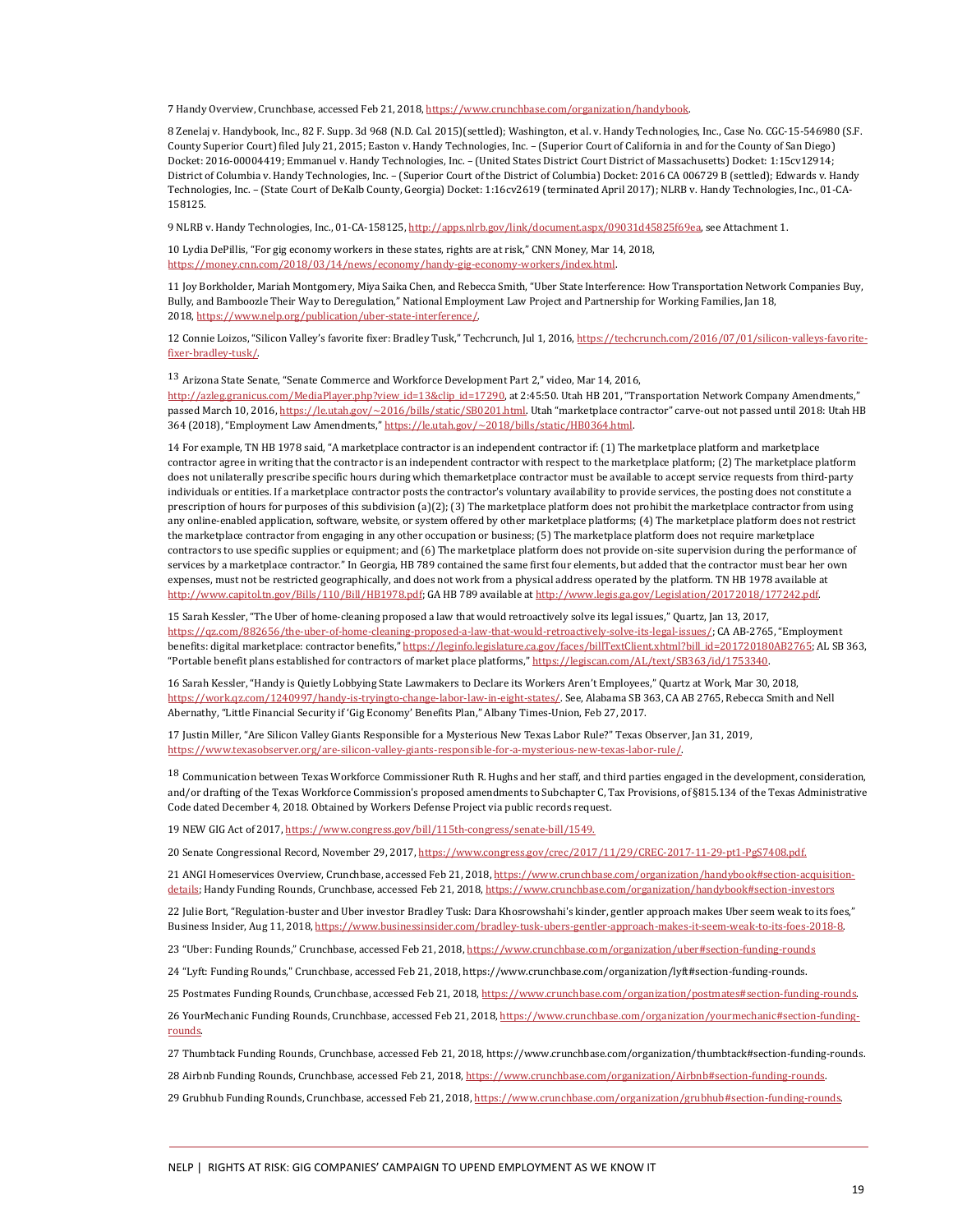<span id="page-19-0"></span>30 Arizona State Senate, "Senate Commerce and Workforce Development Part 2," video, Mar 14, 2016, [http://azleg.granicus.com/MediaPlayer.php?view\\_id=13&clip\\_id=17290](http://azleg.granicus.com/MediaPlayer.php?view_id=13&clip_id=17290) At 2:46:00.

<span id="page-19-1"></span>31 Petey Menz, "Did Amway Create the Gig Economy?" The Awl, Jul 5, 2017, https://www.theawl.com/2017/07/did-amway-create-the-gig-economy/.

<span id="page-19-2"></span>32 TechNet website, "Members," accessed Feb 21, 2018[, http://technet.org/membership/members](http://technet.org/membership/members) 

<span id="page-19-3"></span>33 NELP analysis of United States Lobbying Disclosure Act Quarterly Lobbying Reports (Form LD-2). Following publication of this report, NELP was contacted by a Marriott representative, who stated the following: "The hotel industry has been fighting for years to ensure tax and regulatory accountability for short-term rental platforms like Airbnb. Our interest in the NEW GIG Act is to compel the rental platforms to issue 1099-K forms at a dollar threshold that ends the currently rampant under-reporting of income generated by their commercial rental operators. The relevant reporting provisions are in section 2(d) of the bill (p. 14 of the official pdf version). Note, the information contained in 1099 forms can also serve as a critical tool for state revenue agencies (which receive a copy) to track and enforce sales and lodging tax obligations – which, when uncollected, create an unfair pricing advantage for illegal rentals over hotels. We take no position on the independent contractor sections in the bill. Our business model does not lend itself to widespread use of independent contractors and we have no plans to fundamentally alter it or our longstanding relationship with our 110,000+ employees in the U.S."

<span id="page-19-4"></span>34 Bradley Tusk, The Fixer: Saving Startups from Death by Politics, New York: Penguin/Portfolio, 2018. p146.

"Obviously, Handy wasn't' the only startup who cared about worker-classification reform. Uber jumped in on our side. Amazon did too. Most of the other major sharing-economy platforms were willing to devote dollars to help us push the idea over the finish line."

<span id="page-19-5"></span>35 Andrew Dodson, "ANGI Homeservices acquires on-demand services startup to attract millennial renters," Denver Business Journal, Oct 12, 2018, [https://www.bizjournals.com/denver/news/2018/10/12/angi-homeservices-acquires-handy.html.](https://www.bizjournals.com/denver/news/2018/10/12/angi-homeservices-acquires-handy.html) 

<span id="page-19-6"></span>36 Bradley Tusk, The Fixer: Saving Startups from Death by Politics, New York: Penguin/Portfolio, 2018.

<span id="page-19-7"></span>37 NELP analysis of United States Lobbying Disclosure Act Quarterly Lobbying Reports (Forms LD-2).

<span id="page-19-8"></span>38 NELP analysis of United States Lobbying Disclosure Act Quarterly Lobbying Reports (Forms LD-2).

<span id="page-19-9"></span>39 Lawrence Mower, "Florida lawmakers approve last-minute change on behalf of powerful lobbyist," Tampa Bay Times, Mar 12, 2018, [https://www.tampabay.com/florida-politics/buzz/2018/03/12/florida-lawmakers-approve-last-minute-change-on-behalf-of-powerful-lobbyist/.](https://www.tampabay.com/florida-politics/buzz/2018/03/12/florida-lawmakers-approve-last-minute-change-on-behalf-of-powerful-lobbyist/) 

<span id="page-19-10"></span>40 NELP analysis of state lobbying expenditures using public filings compiled by the National Institute on Money in Politics.

<span id="page-19-11"></span>41 Nancy Scola, "Exposing ALEC: How Conservative-Backed State Laws Are All Connected," The Atlantic, Apr 14, 2012, [https://www.theatlantic.com/politics/archive/2012/04/exposing-alec-how-conservative-backed-state-laws-are-all-connected/255869/.](https://www.theatlantic.com/politics/archive/2012/04/exposing-alec-how-conservative-backed-state-laws-are-all-connected/255869/) 

<span id="page-19-12"></span>42 American Legislative Exchange Council, "Uniform Worker Classification Act," Cached webpage Aug 25, 2018, [https://web.archive.org/web/20180825021800/https:/www.alec.org/model-policy/uniform-worker-classification-act/.](https://web.archive.org/web/20180825021800/https:/www.alec.org/model-policy/uniform-worker-classification-act/) 

<span id="page-19-13"></span>43 Brian McNicoll, "Minimum Wage Gimmicks Are Costing Governments Big Time," The American Spectator, May 24, 2018, [https://spectator.org/minimum-wage-gimmicks-are-costing-governments-big-time-2/.](https://spectator.org/minimum-wage-gimmicks-are-costing-governments-big-time-2/) 

<span id="page-19-14"></span>44 Jacob Airey, "Senator Thune's New GIG Act May Be Added To GOP Tax Reform," The Daily Wire, Nov 7, 2017, [https://www.dailywire.com/news/23260/senator-thunes-new-gig-act-may-be-added-gop-tax-jacob-airey.](https://www.dailywire.com/news/23260/senator-thunes-new-gig-act-may-be-added-gop-tax-jacob-airey) 

<span id="page-19-15"></span>45 Ken Blackwell, "A Tax Reform Tweak with Big-Time Benefits," The Daily Caller, Nov 8, 2017[, https://dailycaller.com/2017/11/08/a-tax-reform](https://dailycaller.com/2017/11/08/a-tax-reform-tweak-with-big-time-benefits/)[tweak-with-big-time-benefits/.](https://dailycaller.com/2017/11/08/a-tax-reform-tweak-with-big-time-benefits/) 

<span id="page-19-16"></span>46 Autumn Price, "Conservatives encourage adding Thune Bill to tax reform legislation," The Resurgent, Nov 7, 2017, [https://theresurgent.com/2017/11/07/conservatives-encourage-adding-thune-bill-to-tax-reform-legislation/.](https://theresurgent.com/2017/11/07/conservatives-encourage-adding-thune-bill-to-tax-reform-legislation/) 

<span id="page-19-17"></span>47 Hugh Hewitt. "Conservatives encourage adding Thune Bill to tax reform legislation http://theresurgent.com/conservatives-encourage-addingthune-bill-to-tax-reform-legislation/ … via @AutumnDawnPrice," Twitter, Nov 8, 2017, [https://twitter.com/hughhewitt/status/928351756685316096.](https://twitter.com/hughhewitt/status/928351756685316096) 

<span id="page-19-18"></span>48 Eric Boehm, "Why the Senate Tax Reform Bill Is a Big Deal for Gig Economy Workers," Hit & Run Blog, Reason, Nov 10, 2017, [https://reason.com/blog/2017/11/10/republican-tax-plan-sharing-economy.](https://reason.com/blog/2017/11/10/republican-tax-plan-sharing-economy) 

<span id="page-19-19"></span>49 Michael Cappetta, Ben Collins and Jo Ling Kent, "Facebook hired firm with 'in-house fake news shop' to combat PR crisis" NBC News, Nov 15, 2018, [https://www.nbcnews.com/tech/tech-news/facebook-hired-firm-house-fake-news-shop-combat-pr-crisis-n936591.](https://www.nbcnews.com/tech/tech-news/facebook-hired-firm-house-fake-news-shop-combat-pr-crisis-n936591) 

<span id="page-19-20"></span>50 "Key Conservatives Back GOP Effort to Boost Gig Economy in Tax Reform," NTK Network, Nov 9, 2017[, https://ntknetwork.com/key-conservatives](https://ntknetwork.com/key-conservatives-back-gop-effort-to-boost-gig-economy-in-tax-reform/)[back-gop-effort-to-boost-gig-economy-in-tax-reform/.](https://ntknetwork.com/key-conservatives-back-gop-effort-to-boost-gig-economy-in-tax-reform/) 

<span id="page-19-21"></span>51 "Key Conservatives Back GOP Effort to Boost Gig Economy in Tax Reform," NTK Network, Nov 9, 2017[, https://ntknetwork.com/key-conservatives](https://ntknetwork.com/key-conservatives-back-gop-effort-to-boost-gig-economy-in-tax-reform/)[back-gop-effort-to-boost-gig-economy-in-tax-reform/.](https://ntknetwork.com/key-conservatives-back-gop-effort-to-boost-gig-economy-in-tax-reform/) 

<span id="page-19-22"></span>52 NELP analysis of state legislative voting records.

<span id="page-19-23"></span>53 Bradley Tusk, The Fixer: Saving Startups from Death by Politics, New York: Penguin/Portfolio, 2018.

<span id="page-19-24"></span>54 Arizona State Senate, "Senate Commerce and Workforce Development Part 2," video, Mar 14, 2016, [http://azleg.granicus.com/MediaPlayer.php?view\\_id=13&clip\\_id=17290.](http://azleg.granicus.com/MediaPlayer.php?view_id=13&clip_id=17290) 

<span id="page-19-25"></span>55 Bradley Tusk, The Fixer: Saving Startups from Death by Politics, New York: Penguin/Portfolio, 2018.

<span id="page-19-26"></span>56 Bradley Tusk, The Fixer: Saving Startups from Death by Politics, New York: Penguin/Portfolio, 2018.

<span id="page-19-27"></span>57 Bradley Tusk, The Fixer: Saving Startups from Death by Politics, New York: Penguin/Portfolio, 2018.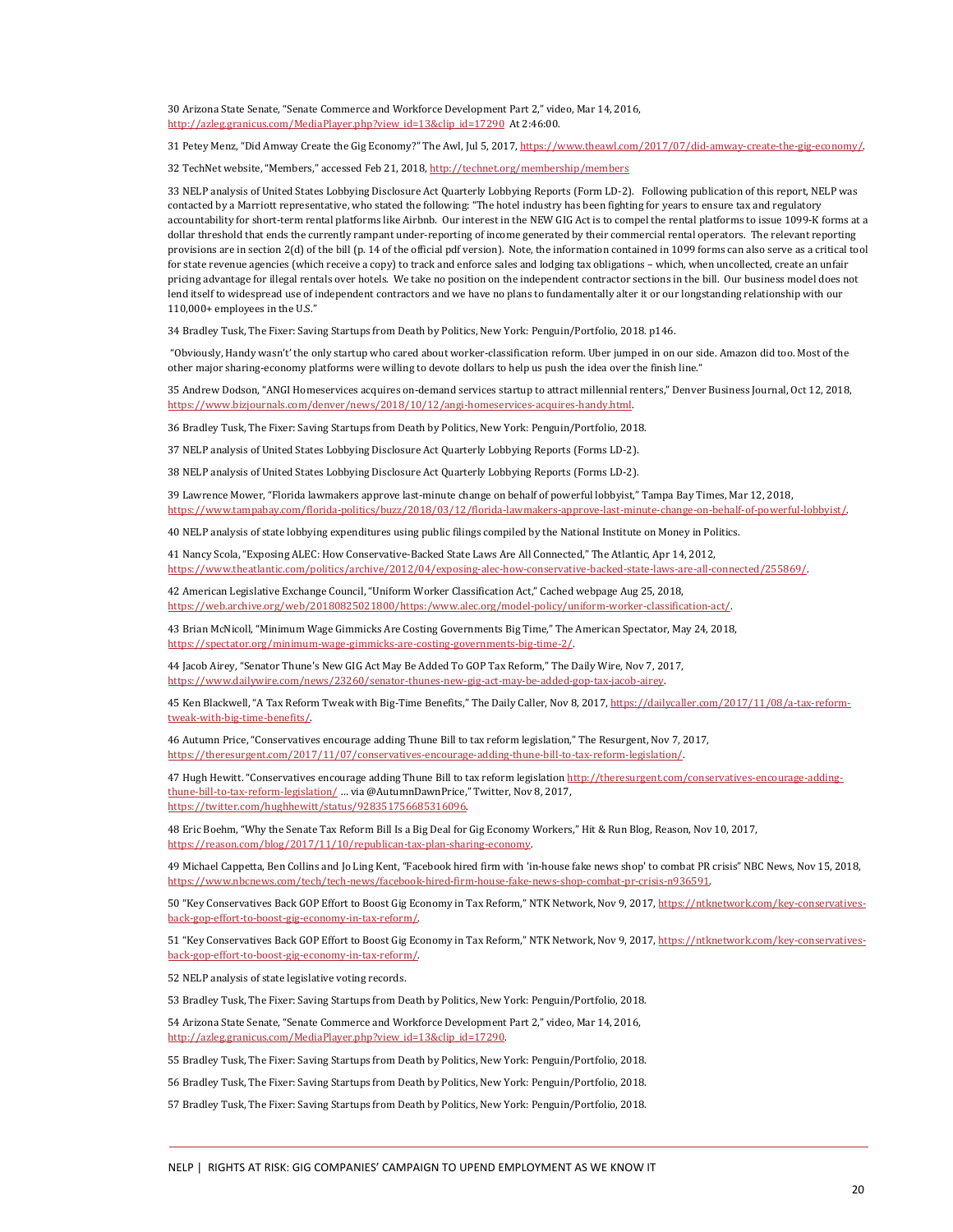<span id="page-20-0"></span>58 Bradley Tusk, The Fixer: Saving Startups from Death by Politics, New York: Penguin/Portfolio, 2018.

<span id="page-20-1"></span>59 The NEW GIG Act of 2017 (S. 1549/H/R. 4165) amends the Internal Revenue Code to create safe harbor for employers to classify workers as independent contractors if they pass three tests, focusing on (1) the relationship between the parties (i.e., the provider incurs expenses; does not work exclusively for a single recipient; performs the service for a particular amount of time, to achieve a specific result, or to complete a specific task; or is a sales person compensated primarily on a commission basis); (2)the place of business or ownership of the equipment (i.e., the provider has a principal place of business, does not work exclusively at the recipient's place of business, and provides tools or supplies); and, (3)the services are performed under a written contract that meets certain requirements (i.e., specifies that the provider is not an employee, the recipient will satisfy withholding and reporting requirements, and that the provider is responsible for taxes on the compensation). See NEW GIG Act of 2017, <https://www.congress.gov/bill/115th-congress/senate-bill/1549>

<span id="page-20-2"></span>60 Bradley Tusk, The Fixer: Saving Startups from Death by Politics, New York: Penguin/Portfolio, 2018.

<span id="page-20-3"></span>61 S.154[9 https://www.congress.gov/bill/115th-congress/senate-bill/1549;](https://www.congress.gov/bill/115th-congress/senate-bill/1549) H.R. 4165 https://www.congress.gov/bill/115th-congress/housebill/4165.

<span id="page-20-4"></span>62 Sam Levin, "Uber's scandals, blunders and PR disasters: the full list," Guardian,Jun 27, 2017, [https://www.theguardian.com/technology/2017/jun/18/uber-travis-kalanick-scandal-pr-disaster-timeline.](https://www.theguardian.com/technology/2017/jun/18/uber-travis-kalanick-scandal-pr-disaster-timeline) 

<span id="page-20-5"></span>63 Arizona HB 2652 (2016), "An Act Amending Title 23, Arizona Revised Statutes, by Adding Chapter 10; Relating to Employment Relationships," [https://apps.azleg.gov/BillStatus/BillOverview -](https://apps.azleg.gov/BillStatus/BillOverview) 2016 Legislative Session, Bill no. 2652;

Alabama SB 363 (2018), "Portable benefit plans established for contractors of market place platforms," https://legiscan.com/AL/bill/SB363/2018;

California AB 2765 (2018), "Employment benefits: digital marketplace: contractor benefits," https://leginfo.legislature.ca.gov/faces/billTextClient.xhtml?bill\_id=201720180AB2765;

Colorado SB 18-171 (2018), "Marketplace Contractor Workers' Compensation Unemployment," https://leg.colorado.gov/bills/sb18-171;

Florida CS/HB 7087 (2018), "An act relating to taxation, https://www.flsenate.gov/Session/Bill/2018/7087/BillText/er/PDF;

Georgia HB 789 (2018), "Labor and industrial relations; marketplace contractors to be treated as independent contractors under state and local laws; provisions,[" http://www.legis.ga.gov/Legislation/en-US/display/20172018/HB/789;](http://www.legis.ga.gov/Legislation/en-US/display/20172018/HB/789) 

Indiana HB 1286 (2018), "An Act to amend the Indiana Code concerning labor and safety,[" http://iga.in.gov/legislative/2018/bills/house/1286#;](http://iga.in.gov/legislative/2018/bills/house/1286)

Iowa Senate File 2257 (2018), "A bill for an act defining marketplace contractors and designating marketplace contractors as independent contractors under specified circumstances," [https://www.legis.iowa.gov/legislation/billTracking/billHistory?billName=SF%202257&ga=87;](https://www.legis.iowa.gov/legislation/billTracking/billHistory?billName=SF%202257&ga=87) Kentucky HB 220 (2018), "An Act relating to marketplace contractors,[" http://apps.sos.ky.gov/Executive/Journal/execjournalimages/2018-Reg-HB-0220-2381.pdf;](http://apps.sos.ky.gov/Executive/Journal/execjournalimages/2018-Reg-HB-0220-2381.pdf) 

North Carolina SB 735 (2018), https://www.ncleg.gov/Sessions/2017/Bills/Senate/PDF/S735v5.pdf;

Tennessee SB 1967 (2018)[, https://legiscan.com/TN/bill/SB1967/2017;](https://legiscan.com/TN/bill/SB1967/2017) and,

Utah HB 364 (2018), "Employment Law Amendments," https://le.utah.gov/~2018/bills/static/HB0364.html.

<span id="page-20-6"></span>64 Texas Workforce Commission, Proposed amendment to Subchapter C. Tax Provisions, §815.13[4 https://twc.texas.gov/files/agency/pr-ch-815](https://twc.texas.gov/files/agency/pr-ch-815-status-test-approved-12-4-18-twc.pdf) [status-test-approved-12-4-18-twc.pdf](https://twc.texas.gov/files/agency/pr-ch-815-status-test-approved-12-4-18-twc.pdf) 

<span id="page-20-7"></span>65 Texas Workforce Commission, Meeting minutes, Dec 4, 2018[, https://twc.texas.gov/files/twc/commission-meeting-minutes-120418-9am-twc.pdf;](https://twc.texas.gov/files/twc/commission-meeting-minutes-120418-9am-twc.pdf) Texas Workforce Commission, Meeting minutes, Jul 31, 2018, https://twc.texas.gov/files/twc/commission-meeting-minutes-073118-9am-twc.pdf

<span id="page-20-8"></span>66 Justin Miller, "Are Silicon Valley Giants Responsible for a Mysterious New Texas Labor Rule?" Texas Observer, Jan 31, 2019, [https://www.texasobserver.org/are-silicon-valley-giants-responsible-for-a-mysterious-new-texas-labor-rule/.](https://www.texasobserver.org/are-silicon-valley-giants-responsible-for-a-mysterious-new-texas-labor-rule/) 

<span id="page-20-9"></span>67 Missouri SB 313 "AN ACT to repeal section 285.500, RSMo, and to enact in lieu thereof two new sections relating to the misclassification of workers,[" https://legiscan.com/MO/text/SB313/id/1879711;](https://legiscan.com/MO/text/SB313/id/1879711) West Virginia HB 2786, "Uniform Worker Classification Act." [http://www.wvlegislature.gov/Bill\\_Status/bills\\_text.cfm?billdoc=hb2786%20intr.htm&yr=2019&sesstype=RS&i=2786.](http://www.wvlegislature.gov/Bill_Status/bills_text.cfm?billdoc=hb2786%20intr.htm&yr=2019&sesstype=RS&i=2786) 

<span id="page-20-10"></span>68 American Legislative Exchange Council, "Uniform Worker Classification Act," Cached webpage Aug 25, 2018, [https://web.archive.org/web/20180825021800/https:/www.alec.org/model-policy/uniform-worker-classification-act/;](https://web.archive.org/web/20180825021800/https:/www.alec.org/model-policy/uniform-worker-classification-act/)  [http://www.wvlegislature.gov/Bill\\_Text\\_HTML/2019\\_SESSIONS/RS/bills/hb2786%20intr.pdf;](http://www.wvlegislature.gov/Bill_Text_HTML/2019_SESSIONS/RS/bills/hb2786%20intr.pdf) 

<span id="page-20-11"></span>69 Catherine Ruckelshaus and Ceilidh Gao, "Independent Contractor Misclassification Imposes Huge Costs on Workers and Federal and State Treasuries," National Employment Law Project, December 2017[, https://www.nelp.org/publication/independent-contractor-misclassification](https://www.nelp.org/publication/independent-contractor-misclassification-imposes-huge-costs-on-workers-and-federal-and-state-treasuries-update-2017/)[imposes-huge-costs-on-workers-and-federal-and-state-treasuries-update-2017/.](https://www.nelp.org/publication/independent-contractor-misclassification-imposes-huge-costs-on-workers-and-federal-and-state-treasuries-update-2017/) 

<span id="page-20-12"></span>70 Arizona HB 2652 (2016), "An Act Amending Title 23, Arizona Revised Statutes, by Adding Chapter 10; Relating to Employment Relationships," [https://www.azleg.gov/legtext/52leg/2r/laws/0210.PDF.](https://www.azleg.gov/legtext/52leg/2r/laws/0210.PDF) 

<span id="page-20-13"></span>71 Kentucky HB 220 (2018), "An Act relating to marketplace contractors,[" http://apps.sos.ky.gov/Executive/Journal/execjournalimages/2018-Reg-](http://apps.sos.ky.gov/Executive/Journal/execjournalimages/2018-Reg-HB-0220-2381.pdf)[HB-0220-2381.pdf.](http://apps.sos.ky.gov/Executive/Journal/execjournalimages/2018-Reg-HB-0220-2381.pdf) 

<span id="page-20-14"></span>72 Iowa Senate File 2257 (2018), "A bill for an act defining marketplace contractors and designating marketplace contractors as independent contractors under specified circumstances," [https://www.legis.iowa.gov/legislation/BillBook?ba=SF%202257&ga=87.](https://www.legis.iowa.gov/legislation/BillBook?ba=SF%202257&ga=87) 

<span id="page-20-15"></span>73 Josh Eidelson, "U.S. Labor Board Complaint Says On-Demand Cleaners Are Employees," Bloomberg, Aug 30, 2017, https://www.bloomberg.com/news/articles/2017-08-31/u-s-labor-board-complaint-says-on-demand-cleaners-

<span id="page-20-16"></span>74 Zenelaj v. Handybook, Inc., 82 F. Supp. 3d 968 (N.D. Cal. 2015)(settled); Washington, et al. v. Handy Technologies, Inc., Case No. CGC-15-546980 (S.F. County Superior Court) filed July 21, 2015; Easton v. Handy Technologies, Inc. – (Superior Court of California in and for the County of San Diego)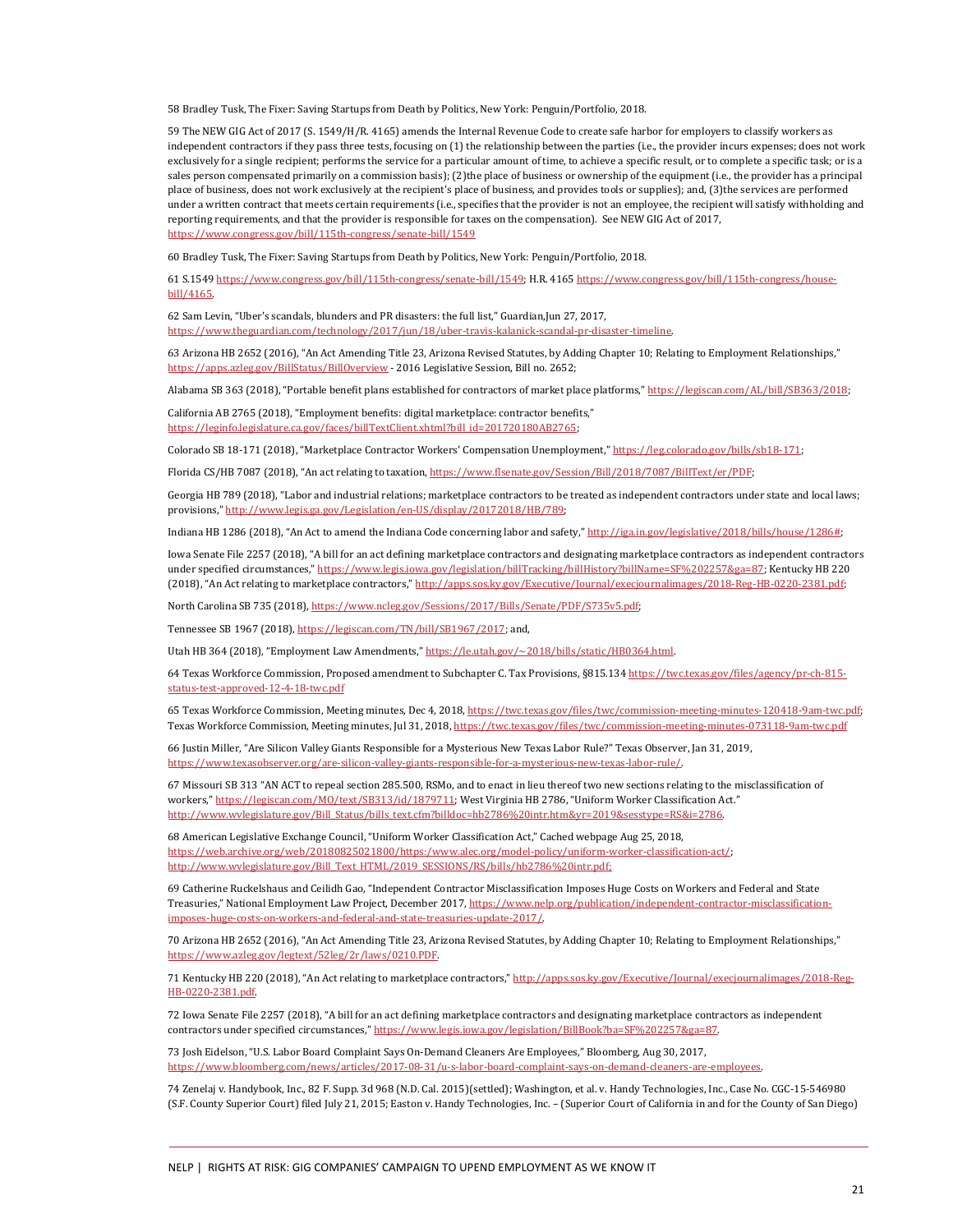Docket: 2016-00004419; Emmanuel v. Handy Technologies, Inc. – (United States District Court District of Massachusetts) Docket: 1:15cv12914; District of Columbia v. Handy Technologies, Inc. – (Superior Court of the District of Columbia) Docket: 2016 CA 006729 B (settled); Edwards v. Handy Technologies, Inc. – (State Court of DeKalb County, Georgia) Docket: 1:16cv2619 (terminated April 2017); NLRB v. Handy Technologies, Inc., 01-CA-158125.

<span id="page-21-0"></span>75 NELP analysis of Occupational Employment Statistics, Bureau of Labor Statistics, U.S. Department of Labor.

<span id="page-21-1"></span>76 David Streitfeld, "Amazon Hits \$1,000,000,000,000 in Value, Following Apple," New York Times, Sep 4, 2018, [https://www.nytimes.com/2018/09/04/technology/amazon-stock-price-1-trillion-value.html.](https://www.nytimes.com/2018/09/04/technology/amazon-stock-price-1-trillion-value.html) 

<span id="page-21-2"></span>77 Bradley Tusk, The Fixer: Saving Startups from Death by Politics, New York: Penguin/Portfolio, 2018. See p146.

<span id="page-21-3"></span>78 Dan Levine, "Amazon Prime Now drivers sue for unpaid overtime," Reuters, Oct 27, 2015[, https://www.reuters.com/article/us-amazon-com](https://www.reuters.com/article/us-amazon-com-drivers-lawsuit-idUSKCN0SL34120151027)[drivers-lawsuit-idUSKCN0SL34120151027;](https://www.reuters.com/article/us-amazon-com-drivers-lawsuit-idUSKCN0SL34120151027) Erica E. Phillips, "Delivery Drivers Sue Amazon, Alleging Violation of Labor Laws," Wall Street Journal, Oct 6, 2016[, https://www.wsj.com/articles/delivery-drivers-sue-amazon-alleging-violation-of-labor-laws-1475714956.](https://www.wsj.com/articles/delivery-drivers-sue-amazon-alleging-violation-of-labor-laws-1475714956) 

<span id="page-21-4"></span>79 Spencer Soper and Josh Eidelson, "Amazon Takes Fresh Stab at \$16 Billion Housekeeping Industry," Bloomberg, Mar 28, 2018, [https://www.bloomberg.com/news/articles/2018-03-28/amazon-takes-fresh-stab-at-16-billion-housekeeping-industry;](https://www.bloomberg.com/news/articles/2018-03-28/amazon-takes-fresh-stab-at-16-billion-housekeeping-industry) Bradley Tusk, The Fixer: Saving Startups from Death by Politics, New York: Penguin/Portfolio, 2018.

<span id="page-21-5"></span>80 NELP analysis of United States Lobbying Disclosure Act Quarterly Lobbying Reports (Form LD-2).

<span id="page-21-6"></span>81 See note from Marriott at endnote 34.

<span id="page-21-7"></span>82 Samantha Winslow, "Marriott Hotel Strikers Set a New Industry Standard," Labor Notes, Dec 20, 2018, [https://www.labornotes.org/2018/12/marriott-hotel-strikers-set-new-industry-standard.](https://www.labornotes.org/2018/12/marriott-hotel-strikers-set-new-industry-standard) 

<span id="page-21-8"></span>83 Bradley Tusk, The Fixer: Saving Startups from Death by Politics, New York: Penguin/Portfolio, 2018. See p104.

<span id="page-21-9"></span>84 Connie Loizos, "Silicon Valley's favorite fixer: Bradley Tusk," Techcrunch, Jul 1, 2016[, https://techcrunch.com/2016/07/01/silicon-valleys-favorite](https://techcrunch.com/2016/07/01/silicon-valleys-favorite-fixer-bradley-tusk/)[fixer-bradley-tusk/.](https://techcrunch.com/2016/07/01/silicon-valleys-favorite-fixer-bradley-tusk/) 

<span id="page-21-10"></span>85 Michael Harriot, "Korryn Gaines, Color of Change and How We Know Facebook Doesn't Care About Black People," The Root, Nov 30, 2018, [https://www.theroot.com/korryn-gaines-color-of-change-and-how-we-know-facebook-1830757887.](https://www.theroot.com/korryn-gaines-color-of-change-and-how-we-know-facebook-1830757887) 

<span id="page-21-11"></span>86 Jack Nicas and Matthew Rosenberg, "A Look Inside the Tactics of Definers, Facebook's Attack Dog," New York Times, Nov 15, 2018, [https://www.nytimes.com/2018/11/15/technology/facebook-definers-opposition-research.html.](https://www.nytimes.com/2018/11/15/technology/facebook-definers-opposition-research.html) 

<span id="page-21-12"></span>87 Michael Cappetta, Ben Collins and Jo Ling Kent, "Facebook hired firm with 'in-house fake news shop' to combat PR crisis" NBC News, Nov 15, 2018, [https://www.nbcnews.com/tech/tech-news/facebook-hired-firm-house-fake-news-shop-combat-pr-crisis-n936591.](https://www.nbcnews.com/tech/tech-news/facebook-hired-firm-house-fake-news-shop-combat-pr-crisis-n936591) 

<span id="page-21-13"></span>88 "Key Conservatives Back GOP Effort to Boost Gig Economy in Tax Reform," NTK Network, Nov 9, 2017[, https://ntknetwork.com/key-conservatives](https://ntknetwork.com/key-conservatives-back-gop-effort-to-boost-gig-economy-in-tax-reform/)[back-gop-effort-to-boost-gig-economy-in-tax-reform/.](https://ntknetwork.com/key-conservatives-back-gop-effort-to-boost-gig-economy-in-tax-reform/) 

<span id="page-21-14"></span>89 "Key Conservatives Back GOP Effort to Boost Gig Economy in Tax Reform," NTK Network, Nov 9, 2017[, https://ntknetwork.com/key-conservatives](https://ntknetwork.com/key-conservatives-back-gop-effort-to-boost-gig-economy-in-tax-reform/)[back-gop-effort-to-boost-gig-economy-in-tax-reform/.](https://ntknetwork.com/key-conservatives-back-gop-effort-to-boost-gig-economy-in-tax-reform/) 

<span id="page-21-15"></span>90 Handy presentation materials, for North Carolina Revenue Laws Committee meeting, Apr 11, 2018, [https://www.ncleg.gov/DocumentSites/committees/revenuelaws//Meeting%20Documents/2017-2018/04-11-2018/Agenda%20Item%20VII%20-](https://www.ncleg.gov/DocumentSites/committees/revenuelaws/Meeting%20Documents/2017-2018/04-11-2018/Agenda%20Item%20VII%20-%20Handy.pdf) [%20Handy.pdf.](https://www.ncleg.gov/DocumentSites/committees/revenuelaws/Meeting%20Documents/2017-2018/04-11-2018/Agenda%20Item%20VII%20-%20Handy.pdf) 

<span id="page-21-16"></span>91 Letter regarding Dynamex Operations West. v. Superior Court (April 30, 2018) from businesses and business groups to members of the California State Legislature and Governor, Jun 20, 2018[, https://www.electran.org/wp-content/uploads/Dynamex-Coalition-Letter.pdf.](https://www.electran.org/wp-content/uploads/Dynamex-Coalition-Letter.pdf) 

<span id="page-21-17"></span>92 Arizona State Senate, "Senate Commerce and Workforce Development Part 2," video, Mar 14, 2016, [http://azleg.granicus.com/MediaPlayer.php?view\\_id=13&clip\\_id=17290.](http://azleg.granicus.com/MediaPlayer.php?view_id=13&clip_id=17290) 

<span id="page-21-18"></span>93 Alana Semuels, "What Happens When Gig-Econoy Workers Become Employees," Atlantic, Sep 14, 2018, [https://www.theatlantic.com/technology/archive/2018/09/gig-economy-independent-contractors/570307/.](https://www.theatlantic.com/technology/archive/2018/09/gig-economy-independent-contractors/570307/) 

<span id="page-21-19"></span>94 Bradley Tusk, The Fixer: Saving Startups from Death by Politics, New York: Penguin/Portfolio, 2018.

<span id="page-21-20"></span>95 Bradley Tusk, The Fixer: Saving Startups from Death by Politics, New York: Penguin/Portfolio, 2018.

<span id="page-21-21"></span>96 Bradley Tusk, The Fixer: Saving Startups from Death by Politics, New York: Penguin/Portfolio, 2018.

<span id="page-21-22"></span>97 NELP analysis of state lobbying expenditures and public filings compiled by the National Institute on Money in Politics.

<span id="page-21-23"></span>98 S.154[9 https://www.congress.gov/bill/115th-congress/senate-bill/1549;](https://www.congress.gov/bill/115th-congress/senate-bill/1549) H.R. 4165 https://www.congress.gov/bill/115th-congress/housebill/4165

<span id="page-21-24"></span>99 "Members," TechNet website, accessed Feb 21, 2018, http://technet.org/membership/members.

<span id="page-21-25"></span>100 TechNet Quarter 3, 2017 federal lobbying report[, https://soprweb.senate.gov/index.cfm?event=getFilingDetails&filingID=F686163F-419F-4054-](https://soprweb.senate.gov/index.cfm?event=getFilingDetails&filingID=F686163F-419F-4054-B3F4-C0290EDA3114&filingTypeID=69) [B3F4-C0290EDA3114&filingTypeID=69;](https://soprweb.senate.gov/index.cfm?event=getFilingDetails&filingID=F686163F-419F-4054-B3F4-C0290EDA3114&filingTypeID=69) 

TechNet Quarter 4, 2017 federal lobbying report[, https://soprweb.senate.gov/index.cfm?event=getFilingDetails&filingID=16F15877-18C0-4776-](https://soprweb.senate.gov/index.cfm?event=getFilingDetails&filingID=16F15877-18C0-4776-B3D2-C8E07428C52E&filingTypeID=78) [B3D2-C8E07428C52E&filingTypeID=78;](https://soprweb.senate.gov/index.cfm?event=getFilingDetails&filingID=16F15877-18C0-4776-B3D2-C8E07428C52E&filingTypeID=78) 

TechNet Quarter 2, 2018 federal lobbying report[, https://soprweb.senate.gov/index.cfm?event=getFilingDetails&filingID=8DBE3E54-DDC1-48BE-](https://soprweb.senate.gov/index.cfm?event=getFilingDetails&filingID=8DBE3E54-DDC1-48BE-9FE1-8F0DC2703858&filingTypeID=60)[9FE1-8F0DC2703858&filingTypeID=60;](https://soprweb.senate.gov/index.cfm?event=getFilingDetails&filingID=8DBE3E54-DDC1-48BE-9FE1-8F0DC2703858&filingTypeID=60)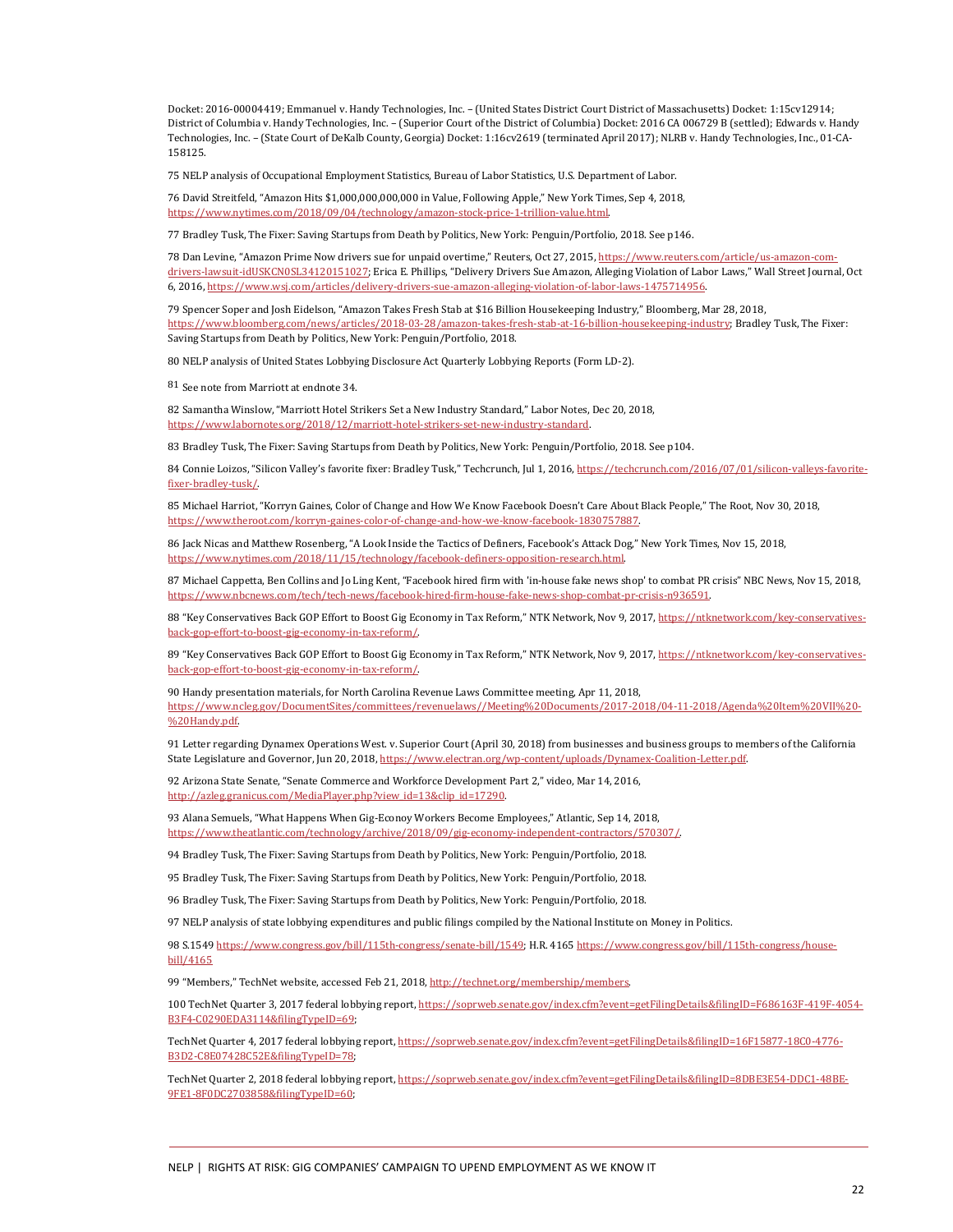TechNet Quarter 3, 2018 federal lobbying report[, https://soprweb.senate.gov/index.cfm?event=getFilingDetails&filingID=63696237-B2BB-445F-](https://soprweb.senate.gov/index.cfm?event=getFilingDetails&filingID=63696237-B2BB-445F-AD43-C177BC2A6A8F&filingTypeID=69)[AD43-C177BC2A6A8F&filingTypeID=69;](https://soprweb.senate.gov/index.cfm?event=getFilingDetails&filingID=63696237-B2BB-445F-AD43-C177BC2A6A8F&filingTypeID=69) 

TechNet Quarter 4, 2018 federal lobbying report[, https://soprweb.senate.gov/index.cfm?event=getFilingDetails&filingID=11D390AB-2DEA-4DBB-](https://soprweb.senate.gov/index.cfm?event=getFilingDetails&filingID=11D390AB-2DEA-4DBB-9EF6-34AEC91B9957&filingTypeID=78)[9EF6-34AEC91B9957&filingTypeID=78.](https://soprweb.senate.gov/index.cfm?event=getFilingDetails&filingID=11D390AB-2DEA-4DBB-9EF6-34AEC91B9957&filingTypeID=78) 

<span id="page-22-0"></span>101 "Public Policy: New Technologies and the Future of Work," TechNet website, accessed Feb 21, 2018[, http://technet.org/state-policy/new](http://technet.org/state-policy/new-technologies-and-future-of-work)[technologies-and-future-of-work.](http://technet.org/state-policy/new-technologies-and-future-of-work) 

<span id="page-22-1"></span>102 "Public Policy: New Technologies and the Future of Work," TechNet website, accessed Feb 21, 2018[, http://technet.org/state-policy/new](http://technet.org/state-policy/new-technologies-and-future-of-work)[technologies-and-future-of-work.](http://technet.org/state-policy/new-technologies-and-future-of-work) 

<span id="page-22-2"></span>103 American Legislative Exchange Council, "Uniform Worker Classification Act," Cached webpage Aug 25, 2018, [https://web.archive.org/web/20180825021800/https:/www.alec.org/model-policy/uniform-worker-classification-act/;](https://web.archive.org/web/20180825021800/https:/www.alec.org/model-policy/uniform-worker-classification-act/)  <https://www.alec.org/meeting-session/26038/>

<span id="page-22-3"></span>104 West Virginia HB 2786, "Uniform Worker Classification Act," http://www.wvlegislature.gov/Bill\_Text\_HTML/2019\_SESSIONS/RS/bills/hb2786%20intr.pdf.

<span id="page-22-4"></span>105 NELP analysis of state and federal campaign contribution filings compiled by the National Institute on Money in Politics. Handy Board Member and venture capitalist Joel Cutler, of General Catalyst, has given at least \$52,000 to candidates since 2010, with donations split almost evenly between Democrats and Republicans Donn Davis, another Handy Board Member, has given at least \$20,000 to candidates in both parties in the last 3 election cycles. Also, in just one election cycle, Venture capitalist and Handy funder Steve Cas[e gave \\$76,500 in campaign contributions](https://www.publicintegrity.org/2013/06/24/12891/obama-includes-dem-donors-ceo-gathering) to powerful elected officials from both parties.

<span id="page-22-5"></span>106 Bradley Tusk, The Fixer: Saving Startups from Death by Politics, New York: Penguin/Portfolio, 2018.

<span id="page-22-6"></span>107 Georgia State Senate, Insurance and Labor Committee, video, Mar 19, 2018, [https://livestream.com/accounts/25225511/events/7946722/videos/171917846.](https://livestream.com/accounts/25225511/events/7946722/videos/171917846) 

<span id="page-22-7"></span>108 Colorado SB 18-171 (2018), "Marketplace Contractor Workers' Compensation Unemployment," https://leg.colorado.gov/bills/sb18-171.

<span id="page-22-8"></span>109 Georgia State Senate, Insurance and Labor Committee, video, Mar 19, 2018, estream.com/accounts/25225511/events/7946722/videos/171917846.

<span id="page-22-9"></span>110 Georgia State Senate, Insurance and Labor Committee, video, Mar 19, 2018, [https://livestream.com/accounts/25225511/events/7946722/videos/171917846.](https://livestream.com/accounts/25225511/events/7946722/videos/171917846) 

<span id="page-22-10"></span>111 Rep. Sam Park comments on HB 789, Georgia House of Representatives, Feb 14, 2018[, https://www.youtube.com/watch?v=sLxHbXSe5w4.](https://www.youtube.com/watch?v=sLxHbXSe5w4) 

<span id="page-22-11"></span>112 Handy presentation to North Carolina Revenue Laws Committee meeting, audio file, Apr 11, 2018, [https://www.ncleg.gov/DocumentSites/committees/revenuelaws//Meeting%20Documents/2017-2018/04-11-2018/Meeting%2004-11-](https://www.ncleg.gov/DocumentSites/committees/revenuelaws/Meeting%20Documents/2017-2018/04-11-2018/Meeting%2004-11-18%20RevLawsRm544%20930am.mp3) [18%20RevLawsRm544%20930am.mp3.](https://www.ncleg.gov/DocumentSites/committees/revenuelaws/Meeting%20Documents/2017-2018/04-11-2018/Meeting%2004-11-18%20RevLawsRm544%20930am.mp3) From 2:22:50.

<span id="page-22-12"></span>113 North Carolina SB 735 (2018), https://www.ncleg.gov/Sessions/2017/Bills/Senate/PDF/S735v5.pdf.

<span id="page-22-13"></span>114 Lydia DePillis, "For gig economy workers in these states, rights are at risk," CNN Money, Mar 14, 2018, [https://money.cnn.com/2018/03/14/news/economy/handy-gig-economy-workers/index.html.](https://money.cnn.com/2018/03/14/news/economy/handy-gig-economy-workers/index.html) 

<span id="page-22-14"></span>115 Georgia State Senate, Insurance and Labor Committee, video, Mar 19, 2018, [https://livestream.com/accounts/25225511/events/7946722/videos/171917846.](https://livestream.com/accounts/25225511/events/7946722/videos/171917846) 

<span id="page-22-15"></span>116 Steven Hsieh, "Seattle City Council Passes Resolution to Consider Raising Uber and Lyft Rates," The Stranger, Apr 9, 2018, https://www.thestranger.com/slog/2018/04/09/26020397/seattle-city-council-passes- resolution-to-consider-raising-uber-and-lyft-rates.

117 <https://medium.com/tech-workers-coalition/the-real-gig-economy-why-you-should-care-about-contract-workers-in-tech-d07310066767>

<span id="page-22-18"></span><span id="page-22-17"></span><span id="page-22-16"></span>118 <https://www.americanprogress.org/issues/economy/reports/2018/04/09/448515/wage-boards-american-workers/>

119 [https://www.vice.com/en\\_us/article/7xd3zy/why-wage-boards-arent-more-popular](https://www.vice.com/en_us/article/7xd3zy/why-wage-boards-arent-more-popular) 

<span id="page-22-19"></span>120 Seattle Council Bill No. CB 119286 (July 23, 2018), "An Ordinance relating to employment in Seattle; establishing labor standards for domestic workers; establishing a Domestic Workers Standards Board; prescribing remedies and enforcement procedures; amending Section 6.208.020 of the Seattle Municipal Code; and adding a new Chapter 14.23 to the Seattle Municipal Code," http://seattle.legistar.com/LegislationDetail.aspx?ID=3532201&GUID=232AE887-44C6-4450-A040-84225AD4F11D.

<span id="page-22-20"></span>121 Portland City Council Resolution 37355 (May 23, 2018). See more at Transportation Fairness Portland, www.oraflcio.org/pdxtnc.

<span id="page-22-21"></span>122 Dynamex Operations West, Inc. v. The Superior Court of Los Angeles County, 4 Cal.5th 903, 4417 P.ed 1 (2018), available at https://www.courts.ca.gov/opinions/archive/S222732.PDF.

<span id="page-22-22"></span>123 Rebecca Smith, "How two court decisions could mean gig is up for many companies that call their workers independent contractors," National Employment Law Project, May 18, 2018[, https://www.nelp.org/blog/two-court-decisions-bring-victory-misclassified-workers/.](https://www.nelp.org/blog/two-court-decisions-bring-victory-misclassified-workers/) 

<span id="page-22-23"></span>124 Letter regarding Dynamex Operations West. v. Superior Court (April 30, 2018) from businesses and business groups to members of the California State Legislature and Governor, Jun 20, 2018[, https://www.electran.org/wp-content/uploads/Dynamex-Coalition-Letter.pdf.](https://www.electran.org/wp-content/uploads/Dynamex-Coalition-Letter.pdf) 

<span id="page-22-24"></span>125 Josh Eidelson, "Gig Firms Ask California to Rescue Them From Court Ruling," Bloomberg, Aug 5, 2018, [https://www.bloomberg.com/news/articles/2018-08-05/gig-firms-ask-california-dems-to-rescue-them-from-court-ruling.](https://www.bloomberg.com/news/articles/2018-08-05/gig-firms-ask-california-dems-to-rescue-them-from-court-ruling) 

<span id="page-22-25"></span>126 Josh Eidelson, "Gig Firms Ask California to Rescue Them From Court Ruling," Bloomberg, Aug 5, 2018,